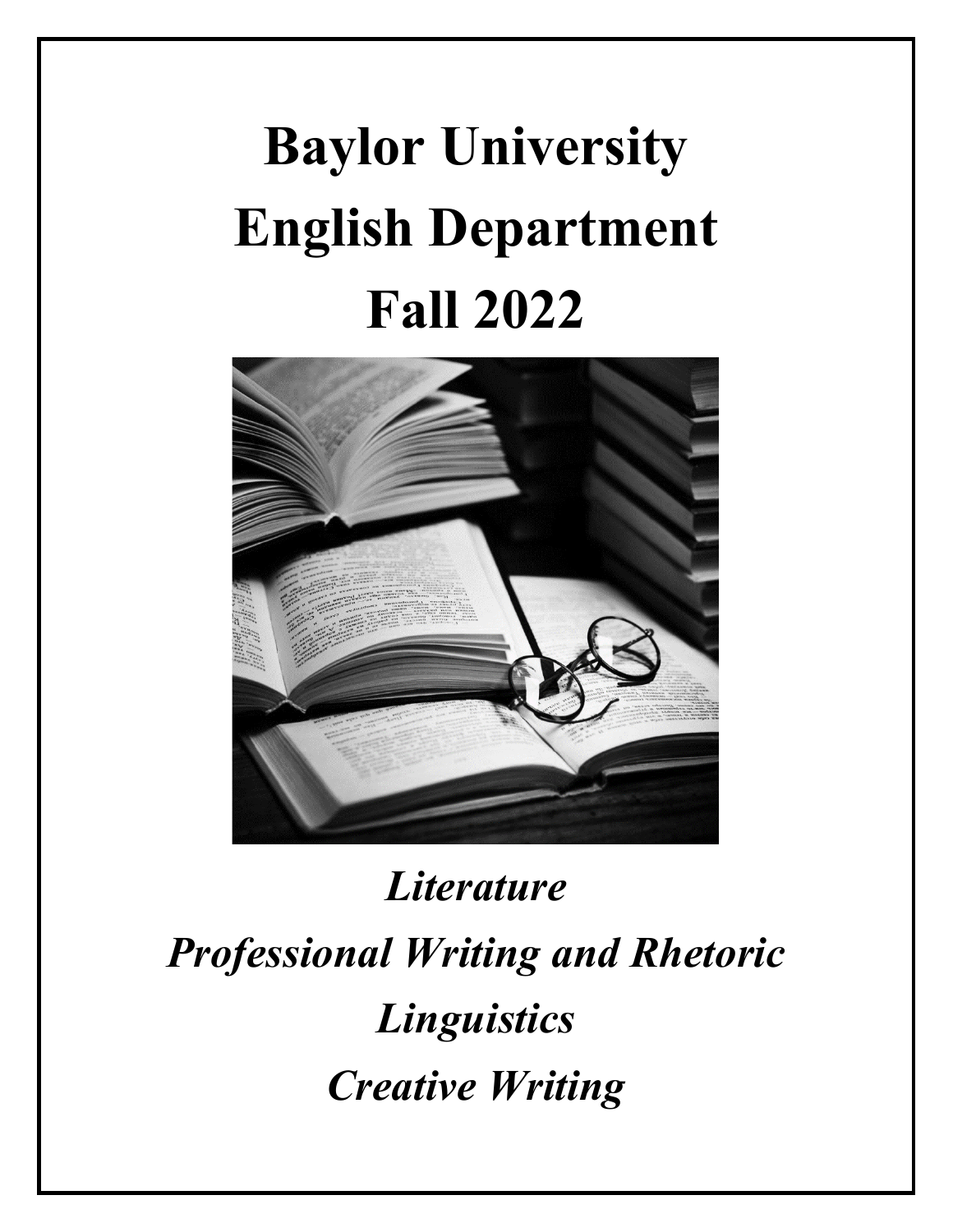## **Please Note**

It is sometimes necessary to change course offerings, class schedules, and teacher assignments. The Department of English retains the right to add, change, or cancel any courses, class schedules, or teacher assignments listed herein at any time without prior notice.

The First-Year Writing (FYW) courses offered by the English department are English 1301 (for international students), English 1302: Thinking & Writing, and English 1310: Writing & Academic Inquiry Seminars. Ideally, you should fulfill your writing requirement during your first or second semester at Baylor.

Students should take the Directed Self-Placement (DSP) survey before registering for a course on the Research Writing Distribution List. The DSP survey asks questions about students' prior experiences with reading and writing to help guide them toward the most suitable writing course for them. The DSP can be found at: [baylor.edu/english/firstyearwriting](http://www.baylor.edu/english/firstyearwriting)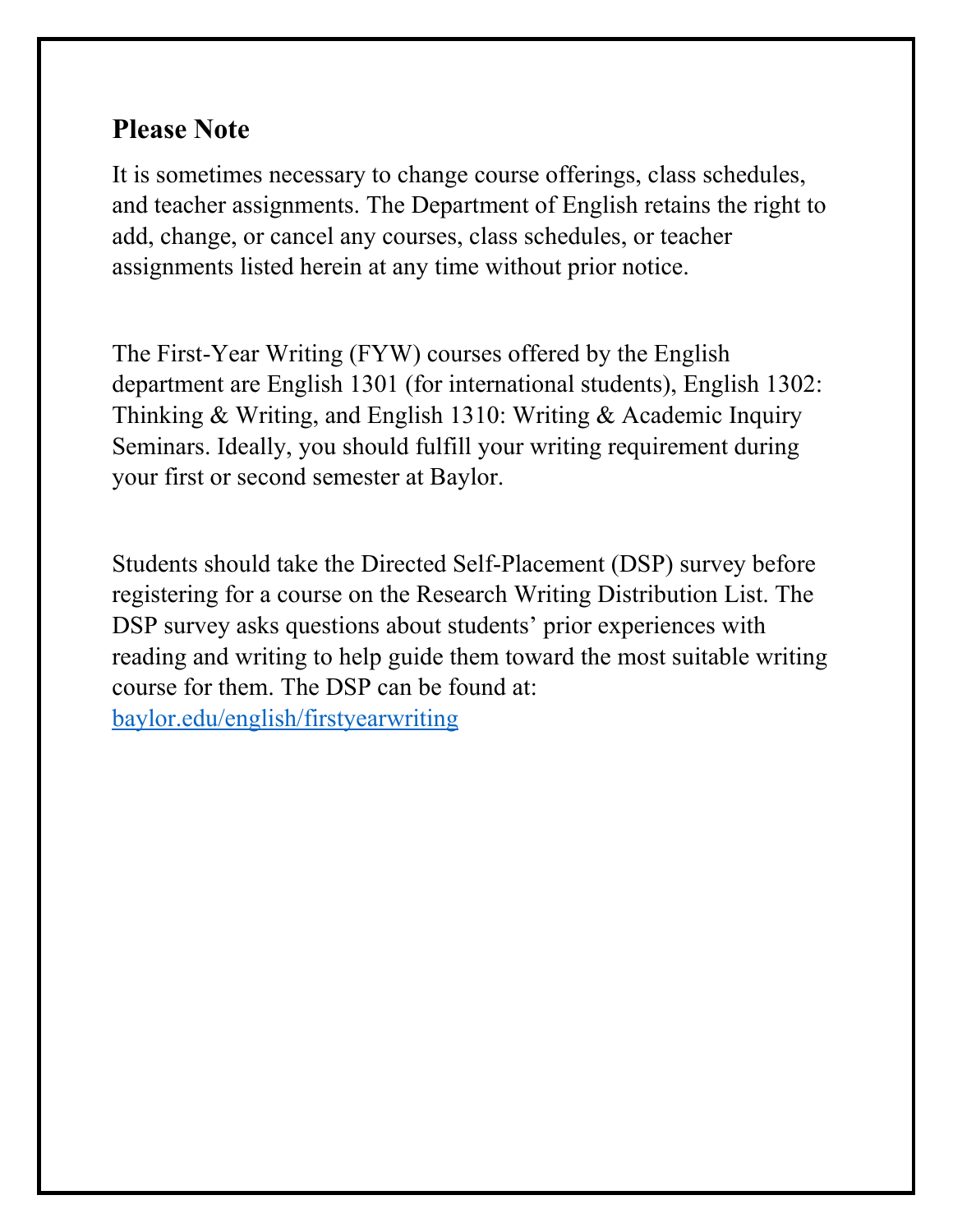## **ENG 1301 English as a Second Language: Composition Skills**

A course for non-native speakers of English providing review and instruction in English grammar, usage, and vocabulary development in the context of writing paragraphs, essays, and a short research project. This course does not satisfy the English requirements for any degree program. Registration in this course may be determined by language and writing tests given when the student enrolls in the University.

#### **Staff**

## **ENG 1302 Thinking and Writing**

A course designed to help students better understand English grammar, rhetoric, and usage for correct and effective writing. The course focuses on the several steps in organizing and writing the expository essay for a variety of purposes. Essay assignments develop students' capacity for logical thought and expression.

## **Staff**

## **LING 1305 Language in Society**

The complexities of the relationship between language and social identity have become a popular topic for people in the social sciences. Sociolinguistic research has shown that we behave and speak in ways that are highly influenced by our upbringing, our life experiences, and our sense of self. We want to belong to certain groups and to distance ourselves from others. One way of expressing our actual or desired group identity is by adopting or rejecting a group's speech style. However, some people have more ability and greater access to learning a desired style than others, and this disparity has been found to reinforce and perpetuate the traditional power structures of society. This course covers some of the key features of variation in language that we use both to reflect and construct our social identity.

## **Butler, TR 12:30-1:45**

## **ENG 1310 Writing and Academic Inquiry Seminars**

Provides forum to discuss, analyze, and create nonfiction texts to develop the writing abilities, research skills, and rhetorical knowledge for academic, personal,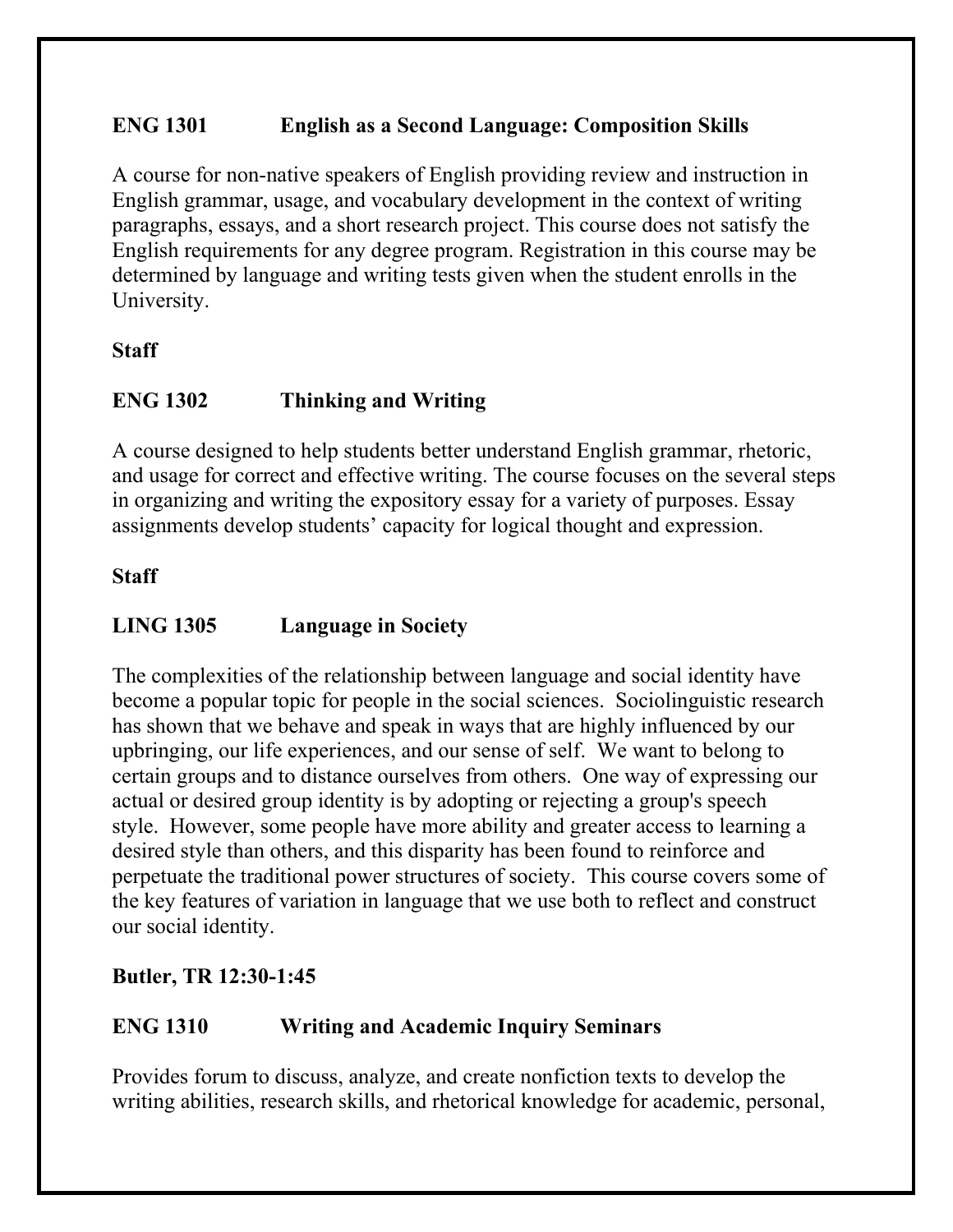professional, and civic pursuits. May include themes such as faith, pop culture, social media, sports, social justice, and communities.

## **Staff**

## **ENG 2301 British Literature**

A study of the literature of Great Britain, emphasizing the works of major writers such as Chaucer, Shakespeare, Milton, the Romantic poets, the Victorian poets, and the major novelists.

#### **Staff**

#### **ENG 2306 World Literature**

A study of the literature of countries other than Britain and the United States, emphasizing the work of major writers such as Homer, Sophocles, Virgil, Dante, Boccaccio, Cervantes, Goethe, Flaubert, Dostoevsky, and Tolstoy, and giving attention to selected classical works of non-Western literature.

#### **Staff**

## **ENG 2310 American Literary Cultures**

Literature of the United States, from the colonial encounter to the 21st century, emphasizing major works of American literature, by men and women from different regions of the United States, and from many cultural backgrounds.

#### **Staff**

## **PWR 2314 Introduction to Professional Writing and Rhetoric**

*PWR 2314: Introduction to Professional Writing and Rhetoric* is a course *about* writing and rhetoric. Writing is not just something that we *do* (i.e., a practice). Writing is also a *subject of inquiry* that we can study. Writing is a highly complex activity about which there is much to learn. Thus, scholars of writing and rhetoric conduct various kinds of research—e.g., ethnographic, archival, theoretical, pedagogical, historical, textual, quantitative, community-based—in order to understand the multi-dimensionality of writing and rhetoric. Writing and rhetoric scholars, for example, seek to understand how we learn to write, how technologies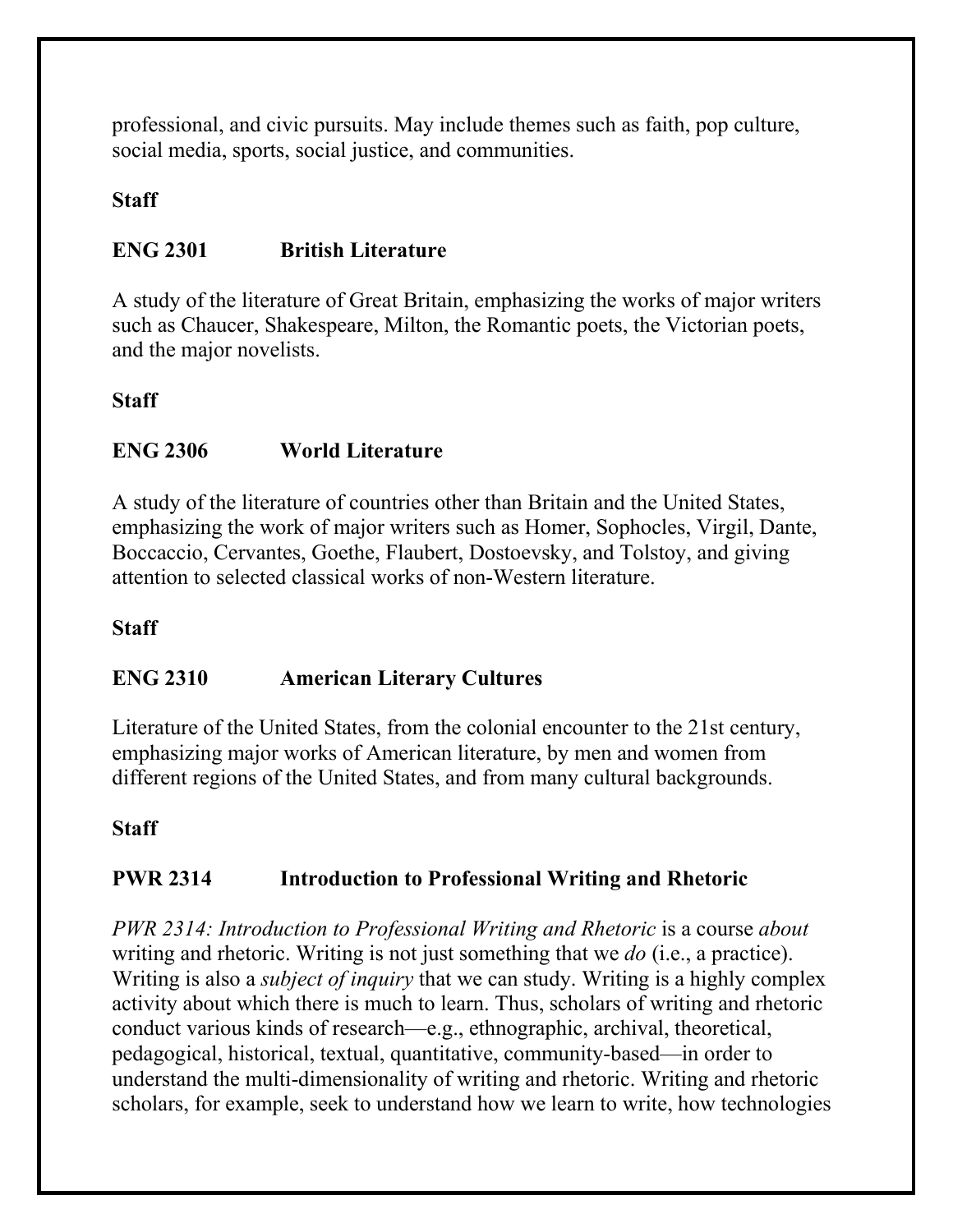affect our writing processes, how our dispositions influence our writing knowledge and practices across contexts, how we use writing as citizens and professionals to accomplish our goals, enact ethical stances, and persuade one another. By engaging such questions (and many others), research in the field of rhetoric and writing studies contributes to a body of knowledge that can empower us to consider how our ideas about writing might be deepened, challenged, or reshaped—critical work that can, in turn, lead to important changes in our decision-making processes as writers and our approaches to writing. In short, our *writing knowledge* has important implications for our *writing practices*.

This course thus surveys core theories of writing and rhetoric in order to achieve three interrelated aims: 1) to deepen students' knowledge about writing and rhetoric as subjects of study; 2) to equip students with writing knowledge that will position them to make informed decisions as writers in civic, academic, and professional contexts; and 3) to familiarize students with a range of careers in which they can productively utilize their knowledge of writing and rhetoric. In other words, PWR 2314 is designed to help students grasp key threshold concepts central to rhetoric and writing studies and give them an opportunity to explore how that knowledge of writing and rhetoric can inform their writing, design, and editing decisions in their future careers as professional writers (i.e., copywriters, editors, grant writers, screenwriters, social media writers, marketing coordinators, technical writers, business writers, attorneys, medical writers, non-profit writers).

## **DePalma, TR 11-12:15**

## **PWR 3300 Technical Writing** *Prerequisite(s): ENG 1310; and either upper-level standing or consent of instructor.*

PWR 3300 is an advanced writing course designed to meet the needs of students who are preparing for careers in engineering, science, technical, business, and writing professions.

The course emphasizes rhetorical concepts such as purpose, audience, style, and situation as well as strategies for planning, organizing, designing, and editing technical and professional communication. In addition, students will learn strategies for communication technical information to a variety of audiences, including managers and users, both technical and non-technical.

**Staff**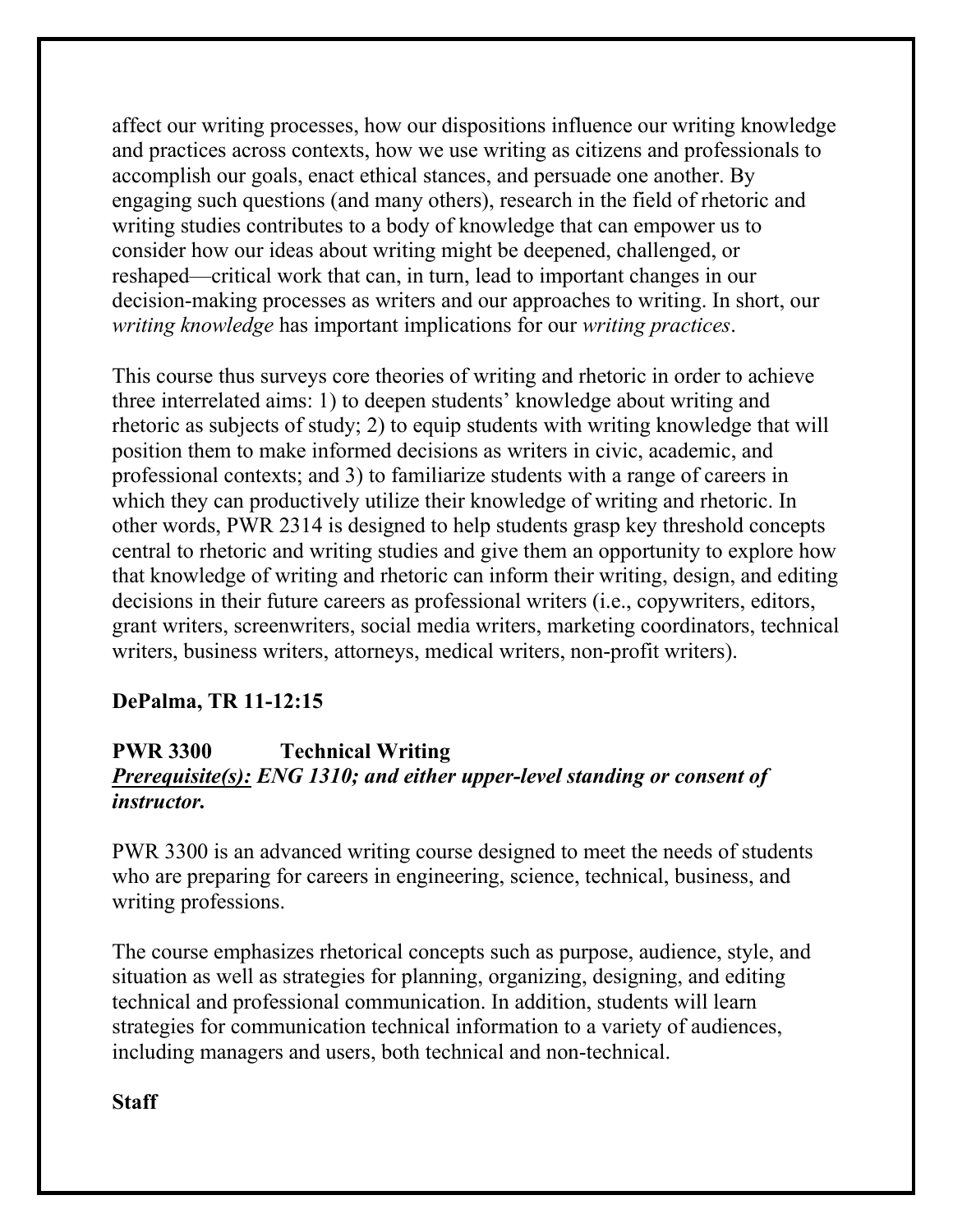## **PWR 3303 Argumentative and Persuasive Writing** *Prerequisite(s): Upper-level standing or consent of instructor.*

This course offers junior and senior students the opportunity to study and work with advanced concepts and techniques of persuasive writing. Students will read essays by prominent writers, analyze rhetorical techniques, and apply what they learn about writing to their own work during the semester. Reading and writing assignments will focus on invention strategies, rhetorical moves, and genre conventions commonly employed in persuasive writing. Classes will be structured around a pattern of reading, writing, and revising and will require class participation in each step of the writing process. This course is designed to benefit all students who wish to strengthen their writing skills and is particularly helpful to students who are interested in pursuing law school, graduate school, or working in professions that require strong writing skills.

## **Geiger, MWF 9:05-9:55**

## **ENG 3304 Creative Writing: Poetry** *Prerequisite(s): Upper-level standing or consent of instructor.*

This course focuses on the practice of writing poetry. Students will write and workshop their own poems, forming a supportive community of writers. We will also read and discuss a wide range of published poetry, leading to new understandings and possibilities of form and language. Each student will produce a number of poems throughout the semester, as well as a final portfolio of revised work. No previous experience with writing poetry is required.

## **Honum, TR 11-12:15**

## **ENG 3306 Creative Writing: Prose** *Prerequisite(s): Upper-level standing or consent of instructor.*

This course is a workshop-based introduction to the basic skills and knowledge needed to write fiction that engages, retains, entertains and inspires its readers. Students will learn John Gardner's classic "The Art of Fiction" as well as memoirs of other successful authors. They will also draft and revise a short story with the help of the instructor and their peers.

## **Olsen, Sec. 01, MWF 10:10-11**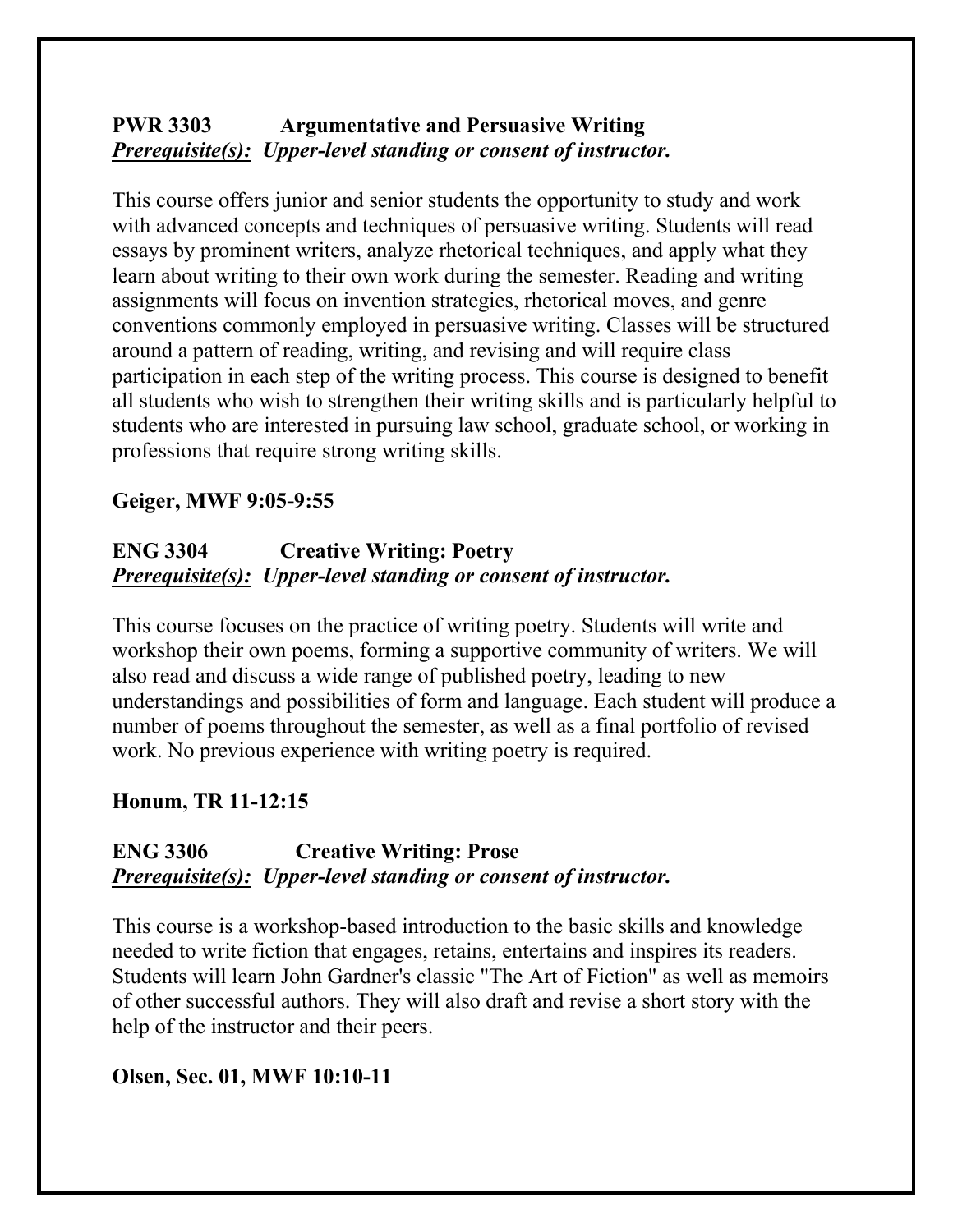## **ENG 3306 Creative Writing: Prose** *Prerequisite(s): Upper-level standing or consent of instructor.*

This course is an initiation into the art of writing fiction. Students will be challenged to understand the reading and practice of narrative writing in new and unexpected ways. With the aid of writing assignments and consideration of published texts, students will produce two short stories for the class to workshop, as well as a revision of that story for a final portfolio.

## **Jortner, Sec. 02, MWF 11:15-12:05**

## **ENG 3306 Creative Writing: Prose** *Prerequisite(s): Upper-level standing or consent of instructor.*

This course is an initiation into the art of writing fiction. Students will be challenged to understand the reading and practice of narrative writing in new and unexpected ways. With the aid of writing assignments and consideration of published texts, students will produce a short story for the class to workshop, as well as a revision of that story for a final portfolio.

## **Hemenway, Sec. 03, TR 2-3:15**

## **ENG 3307 Screenplay and Scriptwriting** *Prerequisite(s): Upper-level standing or consent of instructor*

Screenplay and Scriptwriting is a creative writing class designed for beginning to intermediate writers with an interest in dramatic forms like TV, movies, and writing for the stage. The class will focus on writing in proper screenplay format, viewing successful films alongside the screenplays which created them, and writing a short-film script of approximately 10 pages, as well as a TV pilot pitch and script outline.

## **Olsen, MWF 10:10-11**

## **PWR 3309 Creative Nonfiction** *Prerequisite(s): Upper-level standing or consent of instructor.*

Creative nonfiction is a workshop in writing nonfiction prose that emphasizes writing and research techniques used for popular media including magazines, feature sections of newspapers, and nonfiction books. Ultimately, creative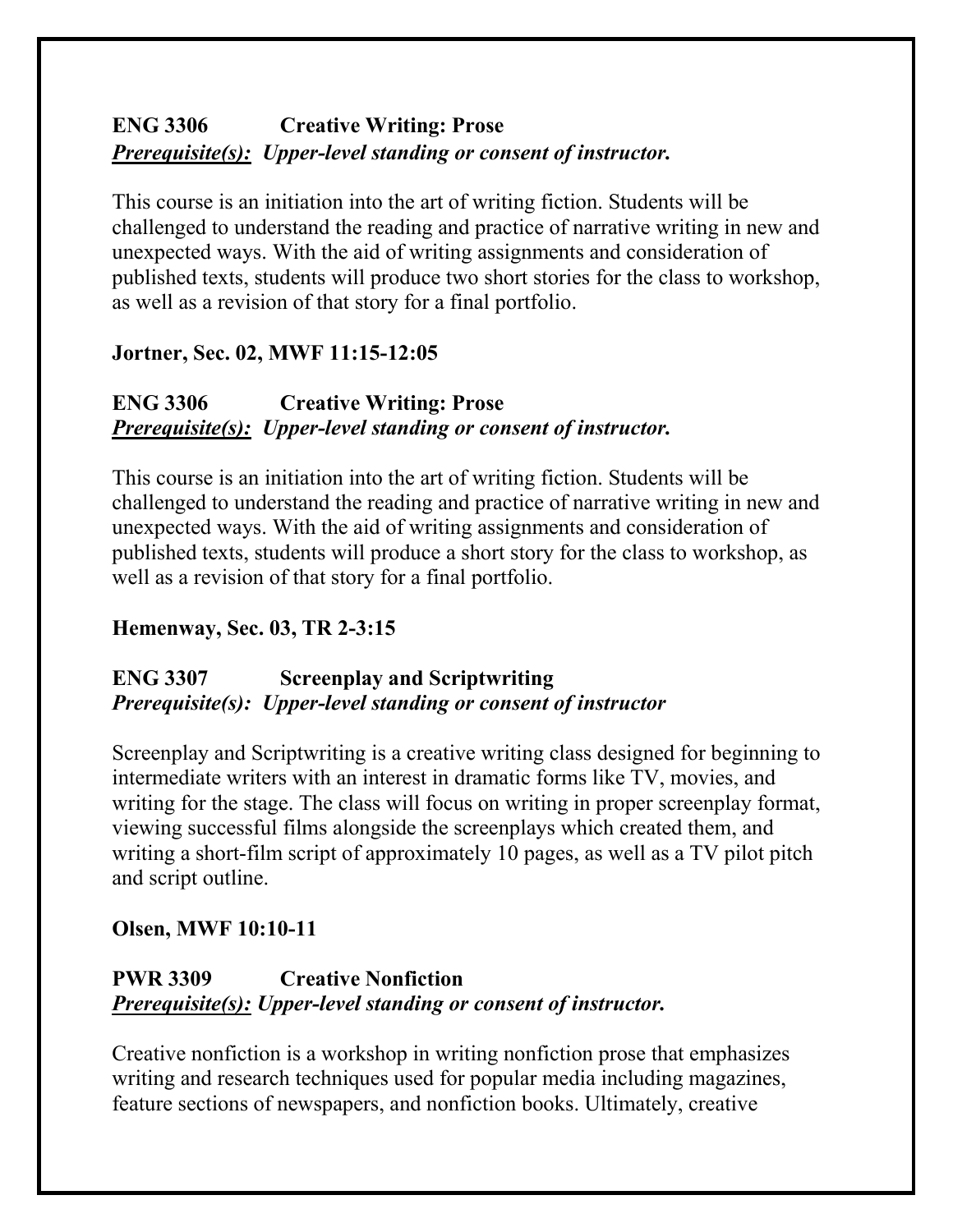nonfiction applies the techniques of fiction writing to truth in order to make facts dance. In this course, students will read and examine representative examples of creative nonfiction. They will also observe, perform scholarly research, and conduct interviews to gather raw material that they will craft into their own creative nonfiction stories.

#### **Geiger, MW 2:30-3:45**

## **3310/LING 3310/ANT 3310 Introduction to Language and Linguistics** *Prerequisite(s): Upper-level standing or consent of instructor*

This course is an introduction to the integrated systems of human language. Our focus will be on the evidence that linguists use to find out what we know when we "know" a language. We will study how speech sounds are produced and categorized into abstract entities of sound, how words are formed from smaller meaningful parts, and how they combine into sentence structures. We will also consider how humans derive meaning from language and how language systems change and vary across genders, geographical regions, and time. By thinking about language analytically, we will begin to see the patterns which underlie all languages and which render them capable of being learned and processed in the human brain.

#### **Butler, MWF 9:05-9:55 and MWF 10:10-11**

## **ENG 3311 English Literature through the 16th Century** *Prerequisite(s): 3 hours of ENG credit and 3 hours from the Literature in Context DL, and upper-level standing.*

We will explore nearly 1,000 years of British writing in this class, from the earliest origins of English literature (c. 650) through Shakespeare's lifetime in the sixteenth century. Students will contemplate changing notions of "heroic" behavior and discover rich meditations upon the Christian faith. Other topics included in this course include gender, shifting social order, and the evolution of drama across the medieval/early-modern divide.

#### **Johnston, MWF 11:15-12:05**

**PWR 3316 Women's Writing and Rhetoric** *Prerequisite(s): Upper-level standing or consent of instructor*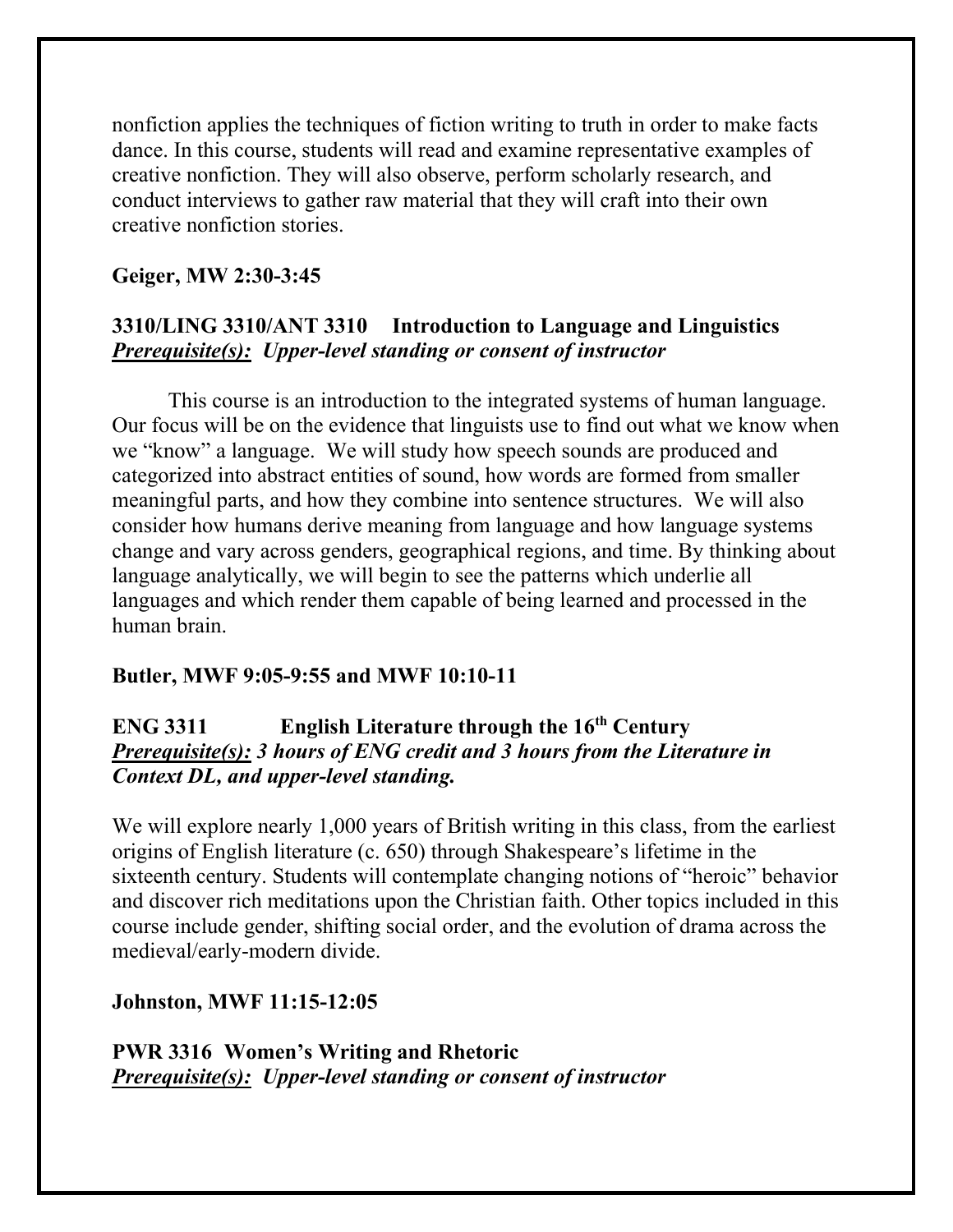This course examines women's rhetoric—the ways women have used language and other means to inspire and motivate change. We'll look at how women used rhetoric to claim the right to speak and write, pursue an education, participate in civic life, enter male-dominated professions, and defend feminine ways of engaging with the world. We will study numerous women dating from Hortensia in 1 B.C.E. to Hillary Rodham Clinton, Malala Yousafzai, and Chimamanda Ngozi Adichie in the twenty-first century. In this highly interactive class, students will lead discussions, make presentations, and pursue research questions in line with their own interests.

#### **Shaver, MW 4-5:15**

## **PWR 3318 Professional and Workplace Writing** *Prerequisite(s): Upper-level standing or consent of instructor.*

This course is designed to provide you with opportunities to understand how writing gets work done in the world. You will gain experience managing projects, identifying client needs, analyzing professional discourse communities, applying principles of visual rhetoric and design, and composing a range of workplace documents using Adobe InDesign. You will also work closely with a client to compose documents to meet their communication needs. Lastly, you will develop job or internship search materials and a professional digital portfolio. The overarching goal of this course is to provide you with the theoretical knowledge and rhetorical facility needed to negotiate the complexities of workplace writing and the demands of the job market.

#### **Williams, TR 2-3:15**

## **LING 3319 Language and Culture** *Prerequisite(s): upper-level standing or consent of instructor.*

This class will explore cross-cultural communication and the social, historical, and linguistic factors that influence it. A critical objective in obtaining successful cross-cultural communication is to understand how the other person sees his or her world. Those things that define "normal" for us and for others (also called norms) are the keys to better communication, whether we are crossing international borders or just talking across the table at lunch. Ultimately, expanding our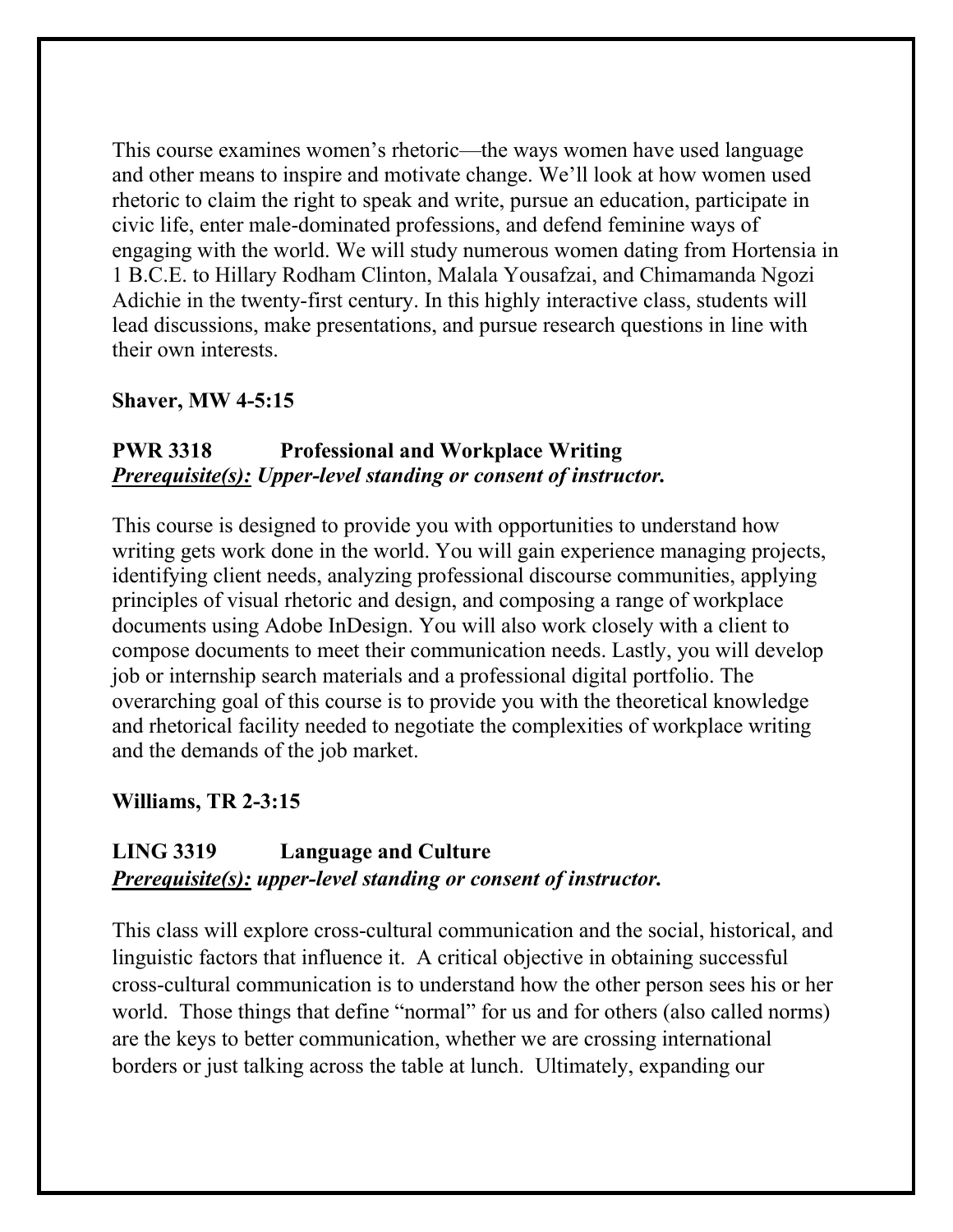awareness of different norms will provide the clues we need to become better communicators both at home and away from home.

#### **Butler, MWF 12:20-1:10**

### **ENG 3331 English Literature of the 17th and 18th Century** *Prerequisite(s): 3 hours of ENG credit and 3 hours from the Literature in Context DL, and upper-level standing.*

In this course we will read and discuss beautiful, instructive, and thoughtprovoking literature written in English in the seventeenth and long eighteenth centuries. These works represent a variety of genres from lyric and epic poetry to satire and the novel. We will pay attention to the form and content of individual works, as well as exploring how they shaped and were shaped by their historical context: social, political, scientific, and religious. Finally, we will ask how these poems and stories might still instruct and inform our lives today. Prepare for a robust amount of reading, lively conversations, thoughtful writing and analysis, and a broadening of your understanding of the world through British literature!

#### **Calloway, MWF 9:05-9:55**

#### **ENG 3351 British Literature from the Nineteenth Century to the Present** *Prerequisite(s): 3 hours of ENG credit and 3 hours from the Literature in Context DL, and upper-level standing.*

The Romantic period is famous for the concept of the "solitary genius," configured in writers such as William Wordsworth. But Wordsworth, and indeed most writers from the nineteenth and twentieth centuries, relied heavily on friends and family for their creative genius. This course will focus on the major writers of the Romantic, Victorian, and Modernist period in the context of the literary circles in which they wrote. Beginning with the Robert and Elizabeth Barrett Browning, our class will investigate the literary connections that stretch from the Brownings back to writers like Coleridge and Hemans and forward to writers like T.S. Eliot and Virginia Woolf. A primary goal of this course is to familiarize students with how literature is both shaped by and shapes society in the nineteenth and twentieth centuries, and by extension to think about what role literature continues to play in our society today. This course is designed to foster imaginative thinking and curiosity through an emphasis on asking questions, in both class discussions and "problem papers." Students will also work in the beautiful Armstrong Browning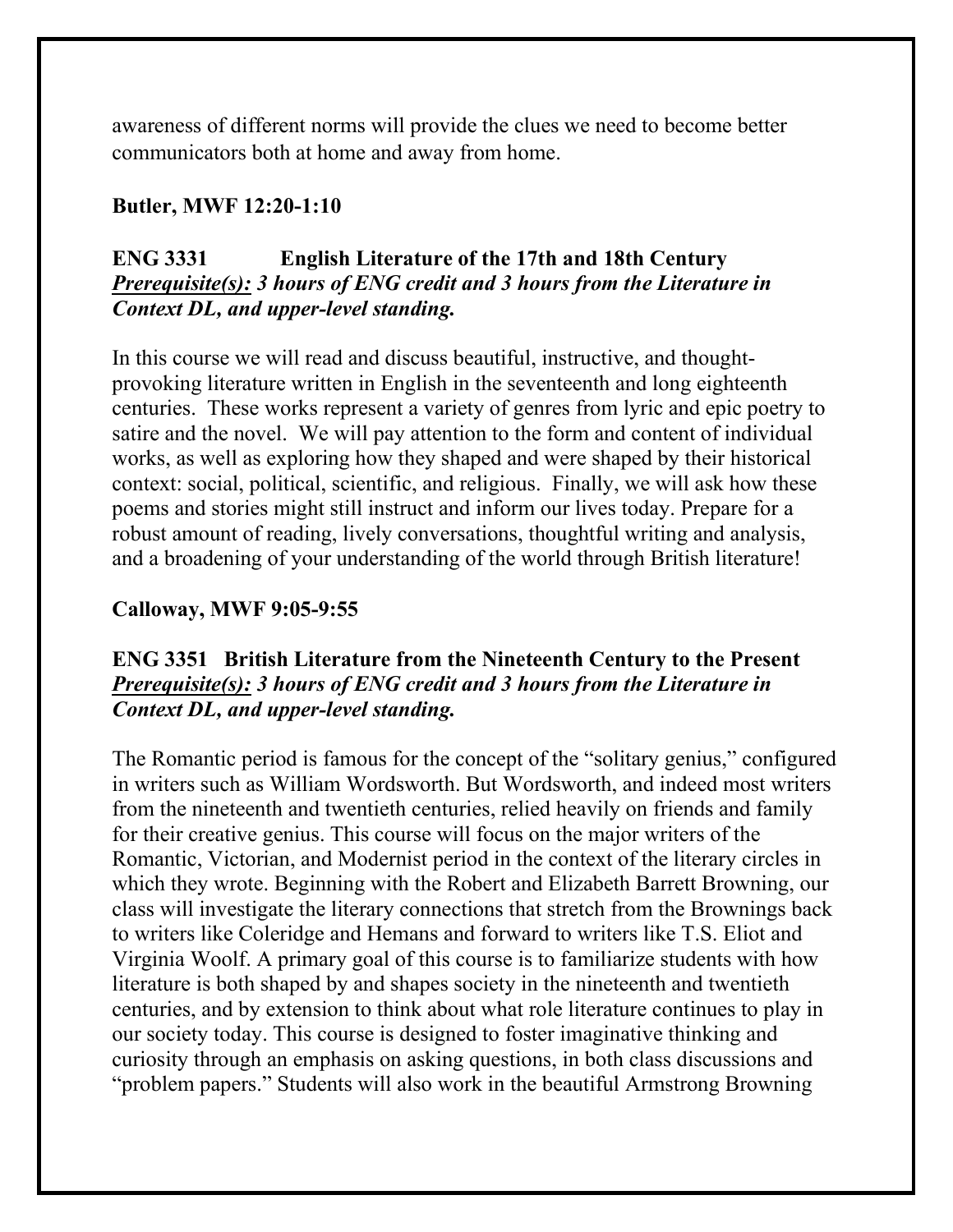Library on a semester project that will ask them to become literary sleuths as they trace the connections among the writers that we study.

#### **Pond, TR 12:30-1:45**

## **ENG 3360 Literature and the Environment:** *Environmental Justice Prerequisite(s): 3 hours of ENG credit and 3 hours from the Literature in Context DL, and upper-level standing.*

Newly introduced into the English curriculum, this course asks how literature represents relationships among humans, nonhumans, and environments, and why critical study of such literature matters now. Each time the course is offered, it will have a focused theme. This fall, we will highlight environmental justice, a diverse area of study and action that argues human rights are inseparable from flourishing of the natural world, since assaults upon environments have always been entangled with poverty, destruction of cultures, and racial prejudice.

We'll move through four thematic units that invite us (1) to ask what we mean by "environmental justice," (2) relate the abuse of lands and ecosystems to violence against communities, (3) confront under-resourced and unhealthy urban environments while envisioning urban greening, and (4) investigate the ways faith communities and leaders have connected devotion and the arts to care for creation and environmental justice. We'll pursue case studies from diverse literary cultures, spending significant time with contemporary authors, but also looking back to the nineteenth century, when issues of environmental justice that we still recognize first became prominent in literature. We'll read selections from familiar nineteenthcentury authors (such as William Wordsworth, Charles Dickens, Gerard Manley Hopkins, and Christina Rossetti) and those who might be less familiar (such as rural laborer and poet John Clare, pioneer in green urbanism Octavia Hill, and Charles Ball, an enslaved African American). We'll encounter a range of twentieth- and twenty-first-century voices, including African American authors and reformers (such as Margaret Walker and Fannie Lou Hamer), Chicana/o and Latina/o writers (such as Helena María Viramontes, Martín Espada, and Dan Vera), Native American writers (such as Sherman Alexie, Leslie Marmon Silko, and Simon Ortiz), Pacific Islander poet-activists (Kathy Jetñil-Kijiner), and other writers, reformers, and theologians (such as Pope Francis and Norman Wirzba).

But we'll do more than read. We'll challenge ourselves to bring these discussions back to Baylor and Waco. In our classes, we'll often reflect upon the long history of damaging lands, creatures, and communities through unjust food systems. We'll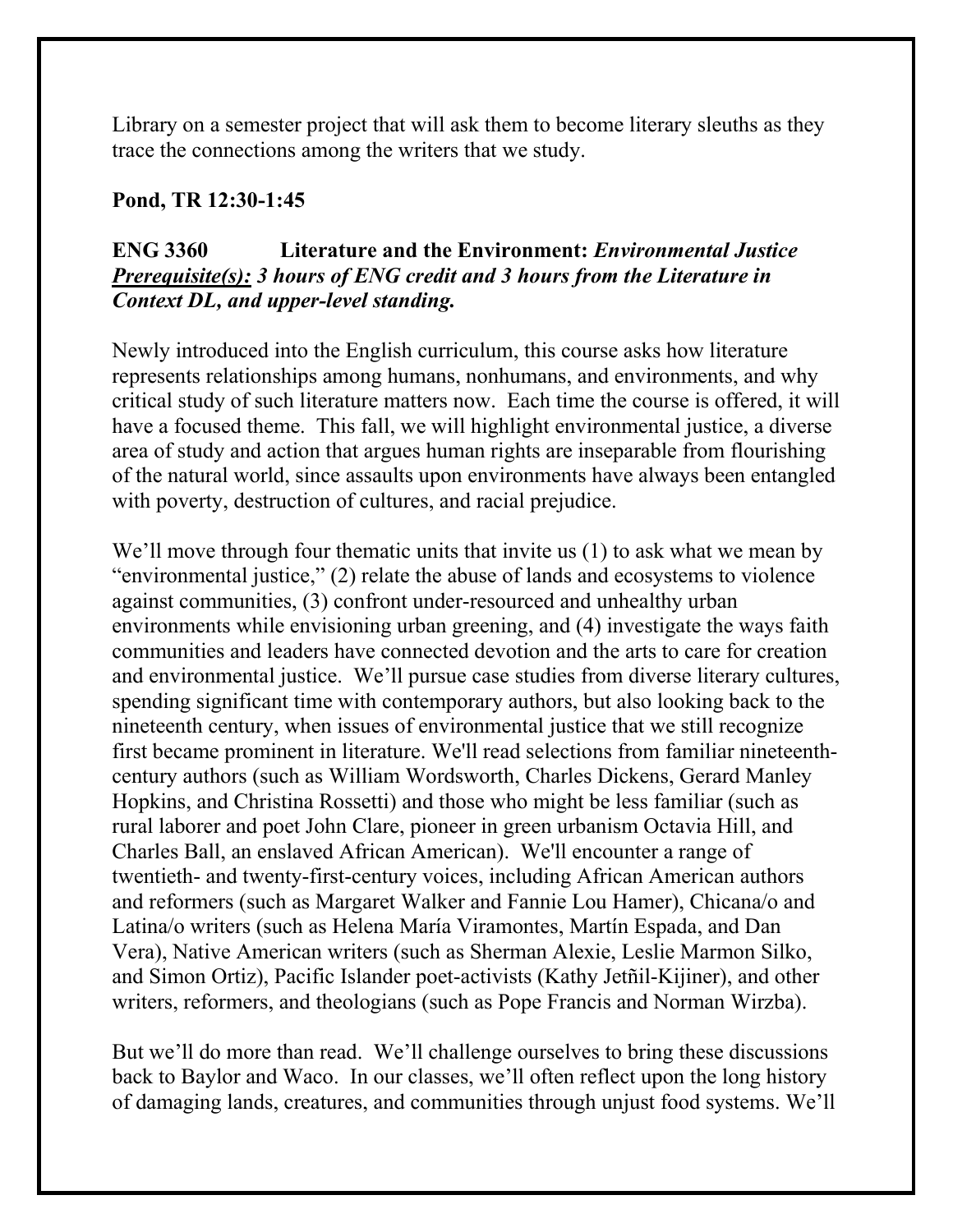partner with two local nonprofits, the World Hunger Relief Farm and Mission Waco's Urban Renewable Energy & Agriculture Project (REAP), to pursue in practice and reflective writing a more regenerative and just relationship to land, community, and food on campus and in the Waco community.

#### **King, MWF 10:10-11**

#### **ENG 3372 The Oxford Christians** *Prerequisite(s): 3 hours of ENG credit and 3 hours from the Literature in Context DL, and upper-level standing.*

We will study the works of C.S. Lewis, J.R.R. Tolkien, and Dorothy Sayers, collectively thought of as the writers called the Oxford Christians. After reading Diana Glyer's *Bandersnatch: C.S. Lewis, J.R.R. Tolkien, and the Creative Collaboration of the Inklings*, we will read all of Tolkien's *The Hobbit* and *The Lord of the Rings*, along with other writings; selected essays/sermons by Lewis collected in *The Weight of Glory*, and his *That Hideous Strength, The Great Divorce*, and *Till We Have Faces*; selected essays by Sayers collected in *Letters to a Diminished Church*, along with her Faustus play, *The Devil to Pay*, and two of her mystery novels, *Gaudy Night* and *The Nine Tailors*. Extensive in-class discussion will be encouraged. Throughout the course, we will keep in mind how these three great writers created amazing new worlds for their times—all to the glory of God.

#### **Russell, MW 1-2:15**

#### **ENG 3374 Short Fiction: A Reading Course** *Prerequisite(s): 3 hours of ENG credit and 3 hours from the Literature in Context DL, and upper-level standing.*

In reading work from American writers from the  $19<sup>th</sup>$  century to the  $21<sup>st</sup>$ , we will investigate the genre of the short story: how it is structured; how it addresses an audience; and how its goals differ from those of a novel. In addition to reading individual stories from a wide range of writers, we will focus on the work of three writers in particular. We will study Edgar Allan Poe's gothic stories, Eudora Welty's modernist short story cycle, *The Golden Apples*, and Lauren Groff's contemporary short story collection, *Florida*. We will also read "forgotten" writers, those whose short stories were popular at the time they were written but are not read today.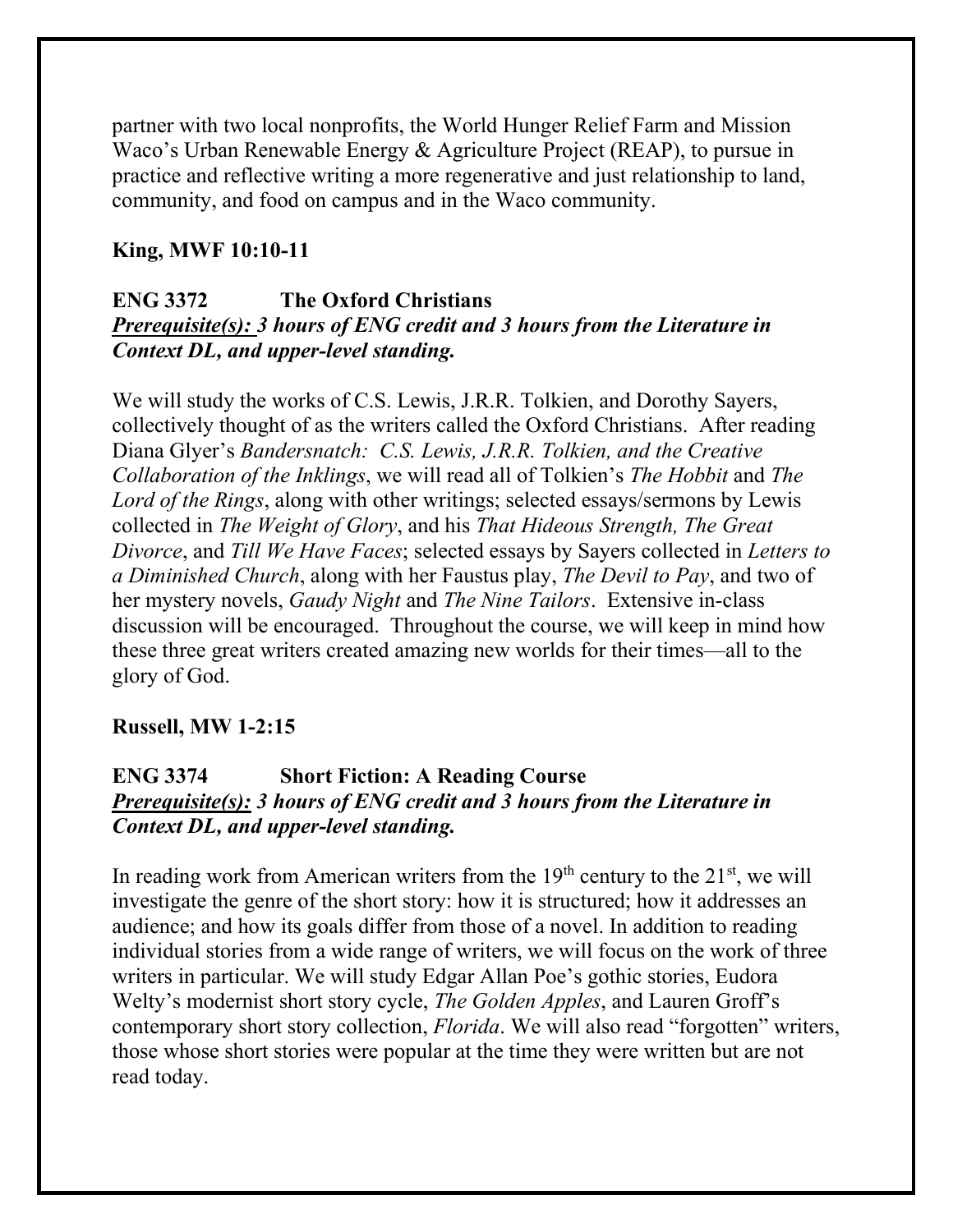#### **Ford, MWF 9:05-9:55**

## **ENG 3378 Topics in Literature: Literature and the Wounded Nation: The Post-9/11 Novel** *Prerequisite(s): 3 hours of ENG credit and 3 hours from the Literature in Context DL, and upper-level standing.*

More than two decades have passed since the attacks on the World Trade Center and Pentagon on September 11, 2001. While news and ideas about the attacks were first disseminated in the news media, in the following decades many writers have used fiction and other art forms to explore the history and implications of these traumatic events. The "post-9/11 novel," the most prominent literary subgenre in this regard, will be our primary focus in this course. Reading fiction by Joseph O'Neill, Claire Messud, Teju Cole, Don Delillo, Mohsin Hamid, and others, we'll examine how writers both within and outside the United States have creatively probed and imagined 9/11 and its aftereffects. We will focus especially on how these works grapple with age-old concepts including justice, evil, forgiveness, nationalism, and the ethnic other. To aid our discussions, we'll also draw on material from genres outside the novel, such as archival footage, poetry, literary theory, news media, and cinema. Among our guiding questions will be how works of art can and should respond to tragedy, as well as the function of the artwork in society more generally. Ultimately, our shared goal as a class will be to explore issues including the nature of atrocity, the truth-telling power of fiction, and the perseverance of the human spirit.

#### **DeJong, TR 9:30-10:45**

## **ENG 3380 American Literature through Whitman** *Prerequisite(s): 3 hours of ENG credit and 3 hours from the Literature in Context DL, and upper-level standing.*

Designed for English majors and those interested in a more nuanced examination of how American literary culture developed from early Anglo settlement to the mid-19th century. Rather than a comprehensive, chronological survey, this course will focus on a few shorter, representative readings that serve as contextual or philosophical lenses through which we can read and discuss longer, often more popular, texts. Throughout the course, we will consider different voices and perspectives that make up American culture, and interrogate how those perspectives have been included, have been ignored, or have been altered in the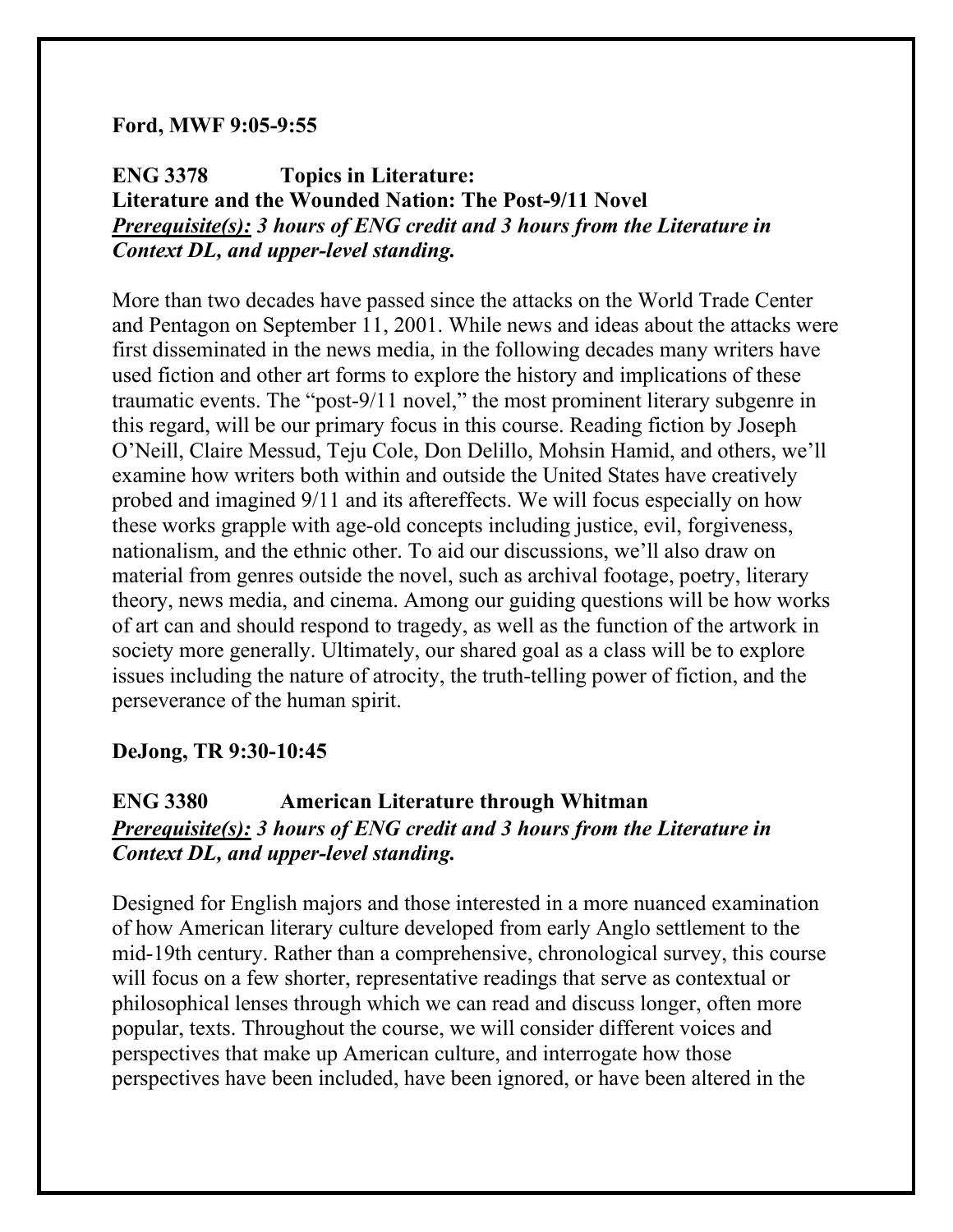ongoing project of defining American culture, American identity, and the American experience.

#### **Walden, MWF 10:10-11**

## **ENG 3390 American Literature from Whitman** *Prerequisite(s): 3 hours of ENG credit and 3 hours from the Literature in Context DL, and upper-level standing.*

American poetry, prose, and drama from 1870 to the present, studied in relation to the cultural and social character of the period.

**Choucair, MWF 12:20-1:10 Engebretson, TR 12:30-1:45**

## **ENG 4301 Advanced Creative Writing: Prose** *Prerequisite(s): ENG 3306 or consent of instructor.*

A workshop course for advanced fiction writers. Each student will consider and respond to his or her colleagues' work, while working to produce a high quality short story for workshop, and to then revise that story for a final portfolio. Students will also be asked to consider selected readings for advanced understanding of craft.

## **Hemenway, TR 3:30-4:45**

## **ENG 4302/LING 4312 Old English Language**

Introduction to the Old English language and literature through intensive study of Old English grammar and translation of Old English prose and poetic texts. Old English texts may include selections from the Old Testament, the Anglo-Saxon Chronicle, historical battle narratives, saints' lives, and writings of Bede and King Alfred.

#### **Marsh, TR 2-3:15**

**LING 4303 Contemporary Syntax** *Prerequisite(s): ENG 3302 or LING 3312 or ENG/LING/ANT 3310 or SPA 3309.*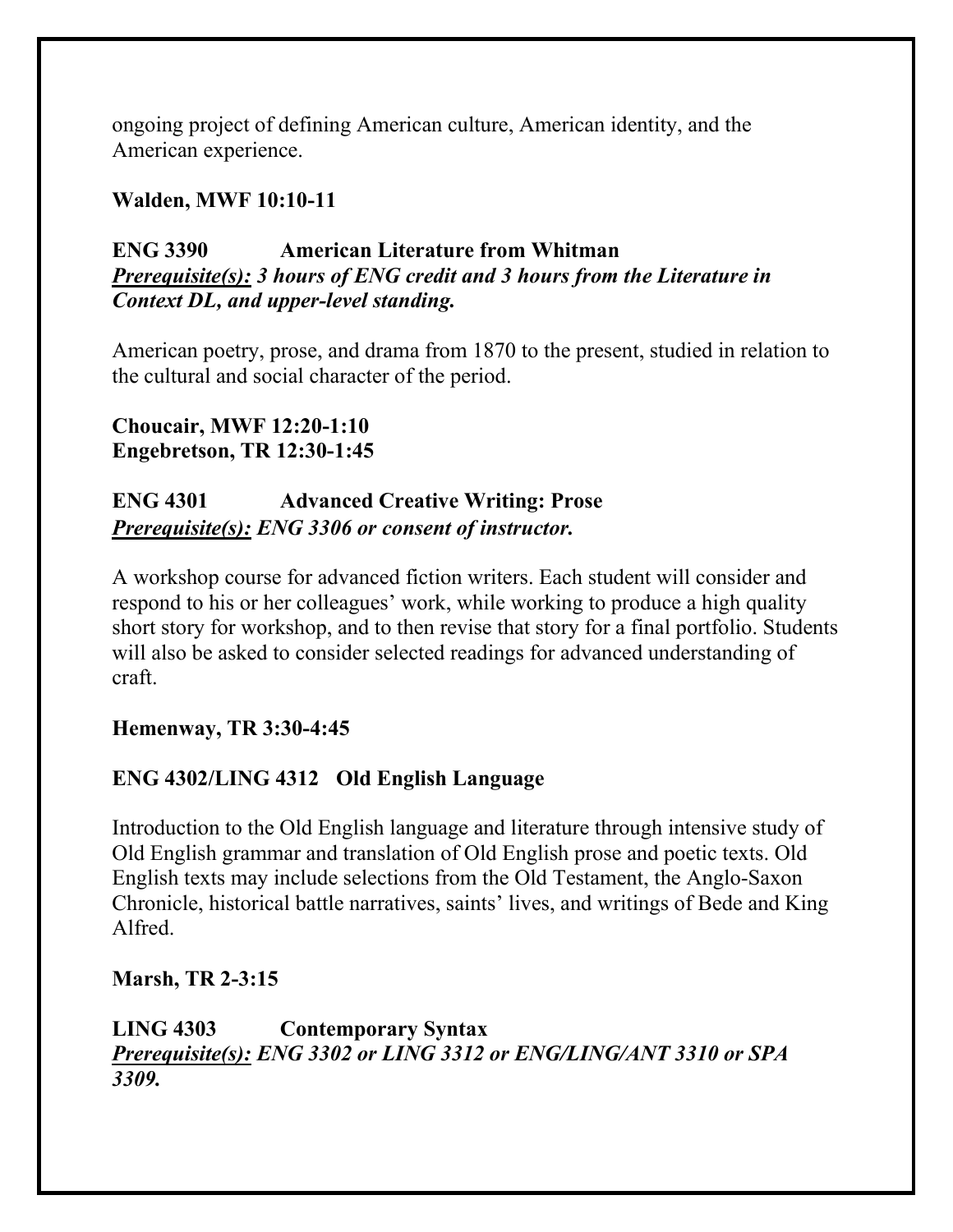This course is an introduction to syntax, which is the branch of linguistics that deals with the scientific study of sentence structure in natural human language. The focus of this course is to train students to think rigorously, systematically, and scientifically about grammar (and language in general), a skill you can apply in many areas. Students will gain a basic foundation in the dominant syntactic theory, Generative Grammar.

## **Dracos, TR 2-3:15**

## **ENG 4305 Advanced Creative Writing: Poetry** *Prerequisite(s): ENG 3304 or consent of instructor.*

This is an advanced poetry workshop with an emphasis on discussion of student work. Throughout the semester, students will develop their own poetry interests and influences, and complete a portfolio of their own poems. The workshop process will be central, with students regularly providing constructive feedback on one another's work. We will also read and discuss published books of poetry as we deepen our engagement with language, form, and imagination. Students should either have previously taken an introductory workshop course in any genre or receive permission from the instructor (please reach out with questions).

## **Shores-Arguello, MW 1-2:15**

## **PWR 4309 Undergraduate Research and Publication**  *Prerequisite(s): Upper-level standing or consent of instructor.*

Students will learn and apply key concepts, theories, and methods used to produce scholarship in the fi eld of rhetoric and writing. Students will complete a major research project using writing studies research methodologies, such as empirical, archival, case-study, ethnographic, digital, qualitative, quantitative, and text and discourse analysis.

## **Pittman, MWF 12:20-1:10**

## **PWR 4311 Writing for Social Change** *Prerequisite(s): Upper-level standing or consent of instructor.*

Emphasizes practical skills necessary for effective civic, public, or advocacy writing. Students use writing and related media to explore, analyze and advocate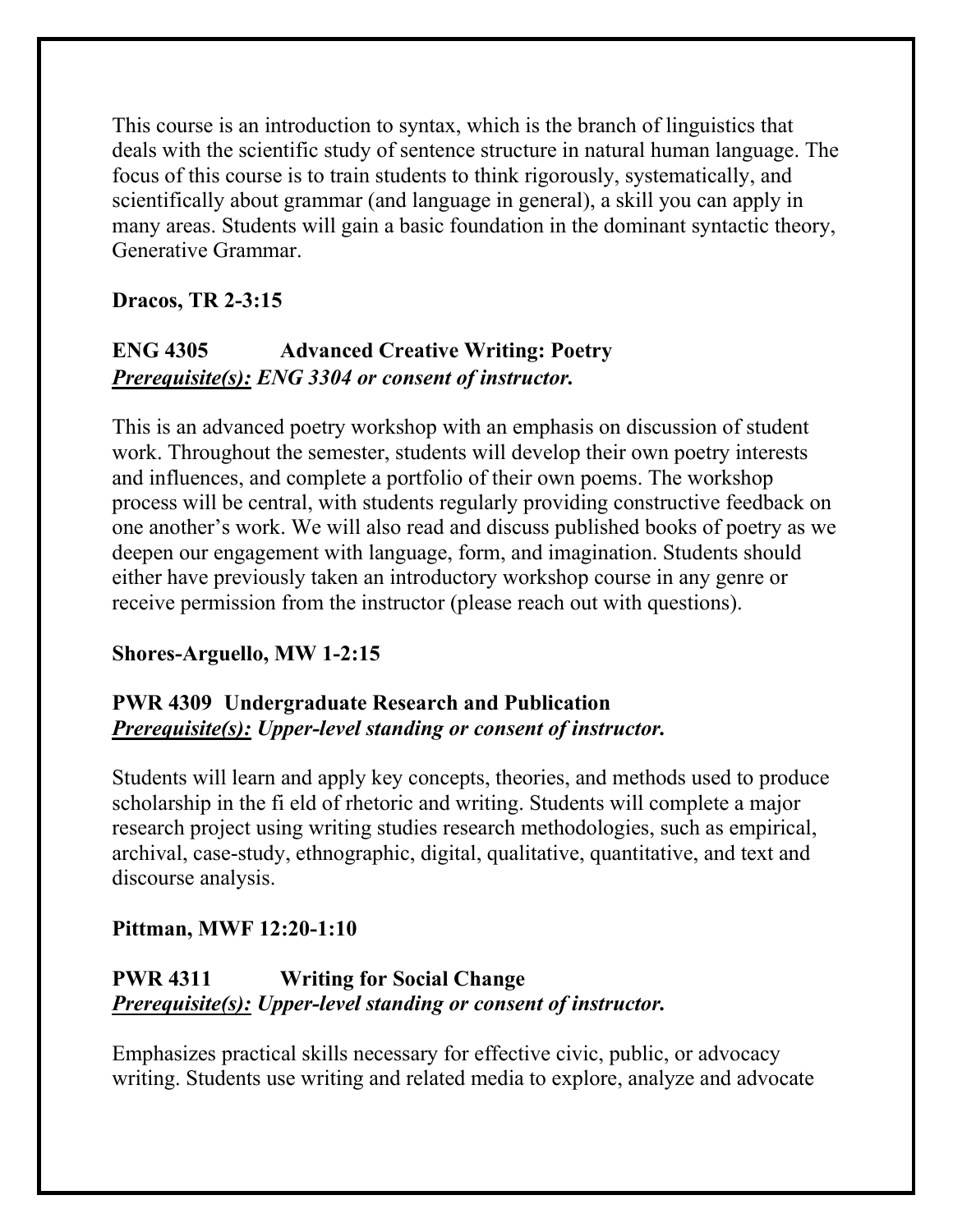on issues of public concern with opportunities for students to create texts and campaigns.

#### **Pittman, MWF 11:15-12:05**

## **LING 4313 First Language Acquisition** *Prerequisite(s): ENG/LING/ANT 3310 or consent of instructor.*

This course examines how children acquire language. We will focus on the processes and stages of language development in early childhood, current empirical findings in the field, and theoretical issues surrounding language acquisition. In addition, we will discuss topics like bilingual language acquisition and atypical language development.

#### **Dracos, TR 11-12:15**

## **ENG 4319/LING 4319 American English Dialects** *Prerequisite(s): ENG/LING/ANT 3310 or SPA 3309.*

Introduction to dialectology, focusing on the origins of American English dialects and their development through the spread of linguistic variation.

#### **Marsh, TR 12:30-1:45**

## **ENG 4324 Shakespeare: Selected Plays** *Prerequisite(s): 3 hours of ENG credit and 3 hours from the Literature in Context DL, and upper-level standing.*

A survey of Shakespeare's plays (major comedies, histories, problem plays, and tragedies), approached with relevance for students of various fields of interest. Background in Shakespeare's life, times, theater, and sonnets provided. Plays may include *Love's Labour's Lost, The Tragedy of King Richard II, Hamlet, Othello, All's Well That Ends Well, Antony and Cleopatra,* and *The Tempest*. Three tests and an analytical/critical paper on a play not covered in class are required. The final exam and the paper each count 30% of the grade. The other two tests count 20% each. Some allowance is made in the final grade for grade-improvement over the semester.

## **Hunt, TR 9:30-10:45**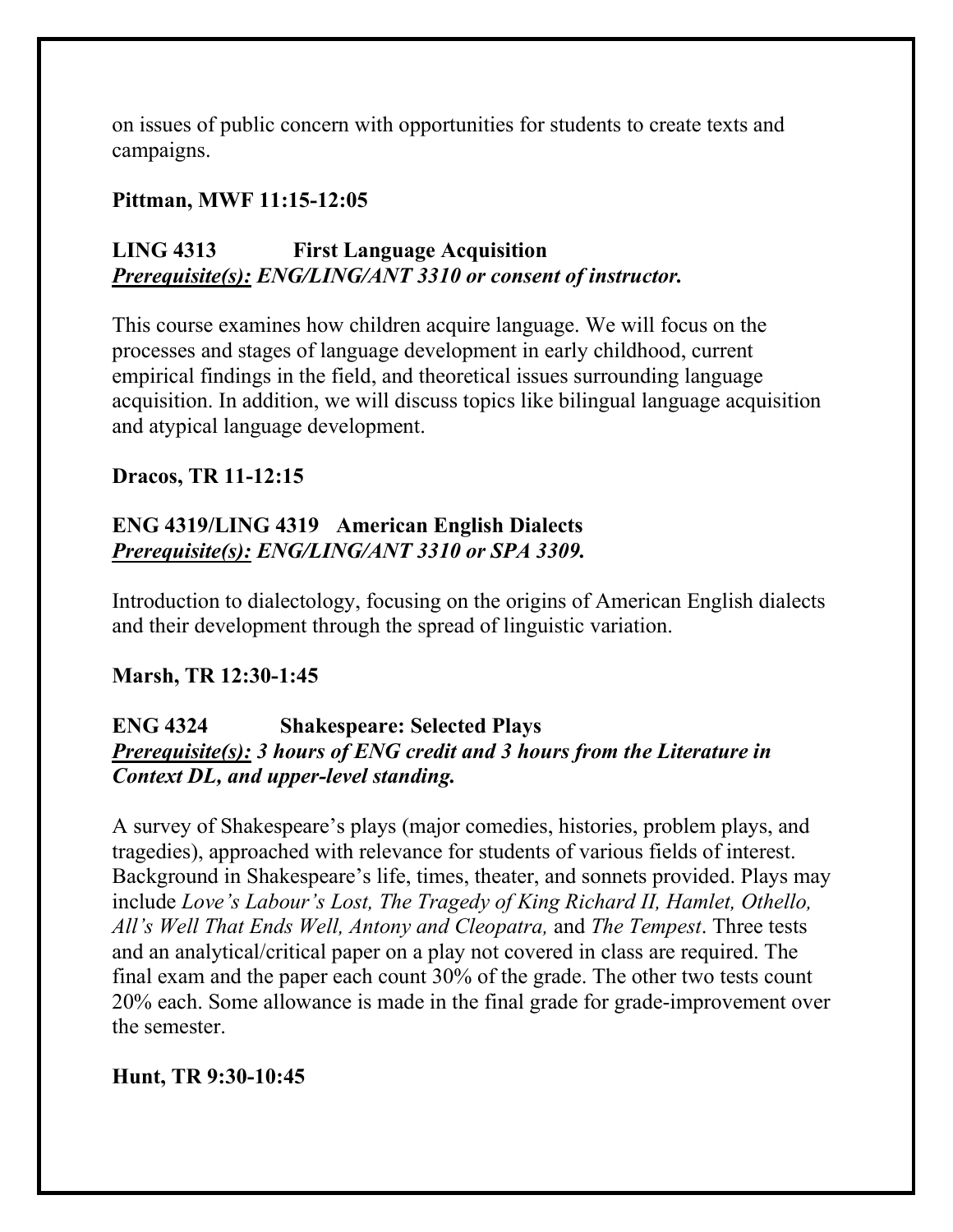## **ENG 4369 Modern British Novel** *Prerequisite(s): 3 hours of ENG credit and 3 hours from the Literature in Context DL, and upper-level standing.*

This course will focus on the British novel from roughly 1900 to 1950. It will explore the emergence of Modernism in terms of its daring content and innovative stylistic experiments. But it will also look at responses and alternatives to high Modernism, such as C.S. Lewis' *Screwtape Letters* and Chinua Achebe's *Things Fall Apart.* Though considerations in this course will be diverse and multifaceted, a central focus will be on the Novel's relationship to ethics and morality. This focus will be developed as we trace the ethics of imperialism from Conrad to Achebe; the scandals generated by the works of Joyce and Lawrence; and the place of women such as West and Woolf in what is often characterized as a maledominated movement. Requirements will include robust participation as well as presentations, papers, and exams.

## **Sigler, MWF 12:20-1:10**

## **PWR 4377 Writing Internship** *Prerequisite(s): One advanced writing course or consent of instructor*

PWR 4377 is an applied course in professional writing and rhetoric, serving as a link between your academic study and the workplace. The course itself will be conceived of as an "internship-class," where both the internship and the class are equally emphasized.

- From the internship, you will gain practical, real-world experience functioning and contributing as a writer within a professional organization; become more adept at thinking of yourself as a professional writer; produce writing that addresses a marked variety of audiences, genres, and purposes; develop skills in reading and analyzing workplace and organizational cultures and apply this knowledge in order to adapt, contribute, identify, and offer possibilities for innovation; and demonstrate professional skills, including dependability, adaptability, flexibility, an ability to get along with others, a positive attitude, initiative, ethical awareness, and maturity. 120 hours of field work are required (approximately 10 hours per week).
- Through class meetings and coursework, you will gain knowledge about theories and practices of workplace writing, organizational culture, project management, interpersonal communication, leadership, conflict, diversity, professional development, and other workplace issues, and then apply this knowledge; gain greater clarity of your strengths, development areas, and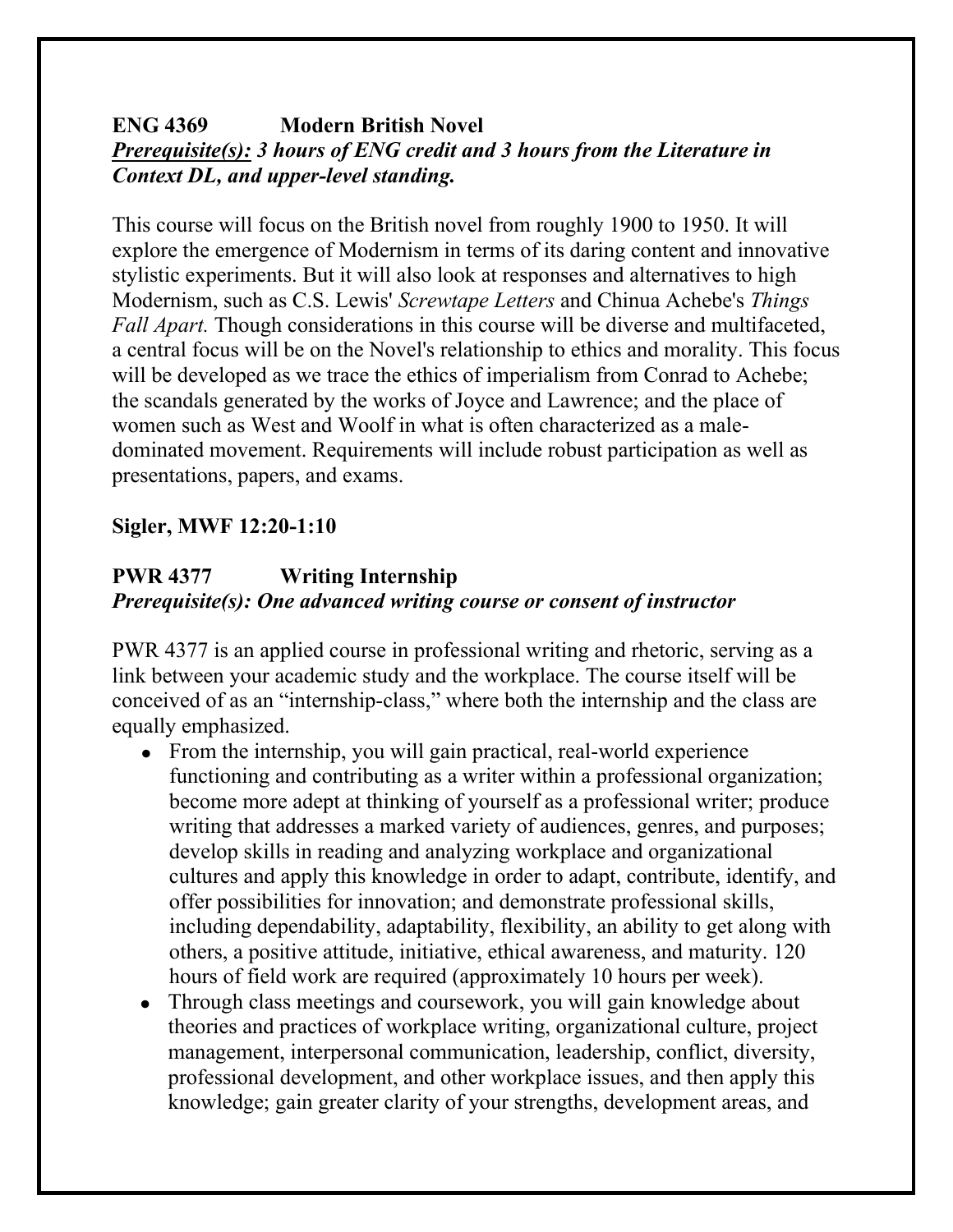career goals; discuss observations, challenges, and accomplishments; and develop your professional identity. Beginning in Week 3, the class will only meet once a week.

Course assignments include a field journal, reading responses, professional development workshops, a poster presentation, and a final professional portfolio.

Important notes:

- Students are expected to find and secure their own internship. A current list of Waco internships is posted online on the Professional Writing and Rhetoric website (although you are welcome to search out and find your own internship as well). The main requirement is that the internship should concern some aspect of writing (writing, editing, marketing, publishing, social media writing, web design, etc.). Begin searching for an internship now so that you will have ample time to apply, interview, and secure an internship by the fall. It is perfectly appropriate to apply for fall internships before you go home for the summer.
- Dr. Alexander will have a meeting with all registered students before the end of this semester to discuss course requirements and answer questions. If you have not met the prerequisite but would like to take the course, contact Dr. Alexander.

## **Alexander, TR 3:30-4:45**

#### **ENG 4380 American Renaissance** *Prerequisite(s): 3 hours of ENG credit and 3 hours from the Literature in Context DL, and upper-level standing.*

Variously termed the "American Renaissance," the "Flowering of New England," or simply "The Rise of Transcendentalism," the period in American literary history from the 1820s to the Civil War was marked by an increasing literary and intellectual vitality. Students in this course will read some of the sermons, essays, and tracts by lesser-known transcendentalists as well as works by the more influential figures of the era: Emerson, Thoreau, Douglass, Hawthorne, Melville, Davis, and Margaret Fuller. The course will include tests, quizzes, presentations, and a research paper.

## **Fulton, MWF 11:15-12:05**

## **ENG 4382 Major Authors: Washington Irving**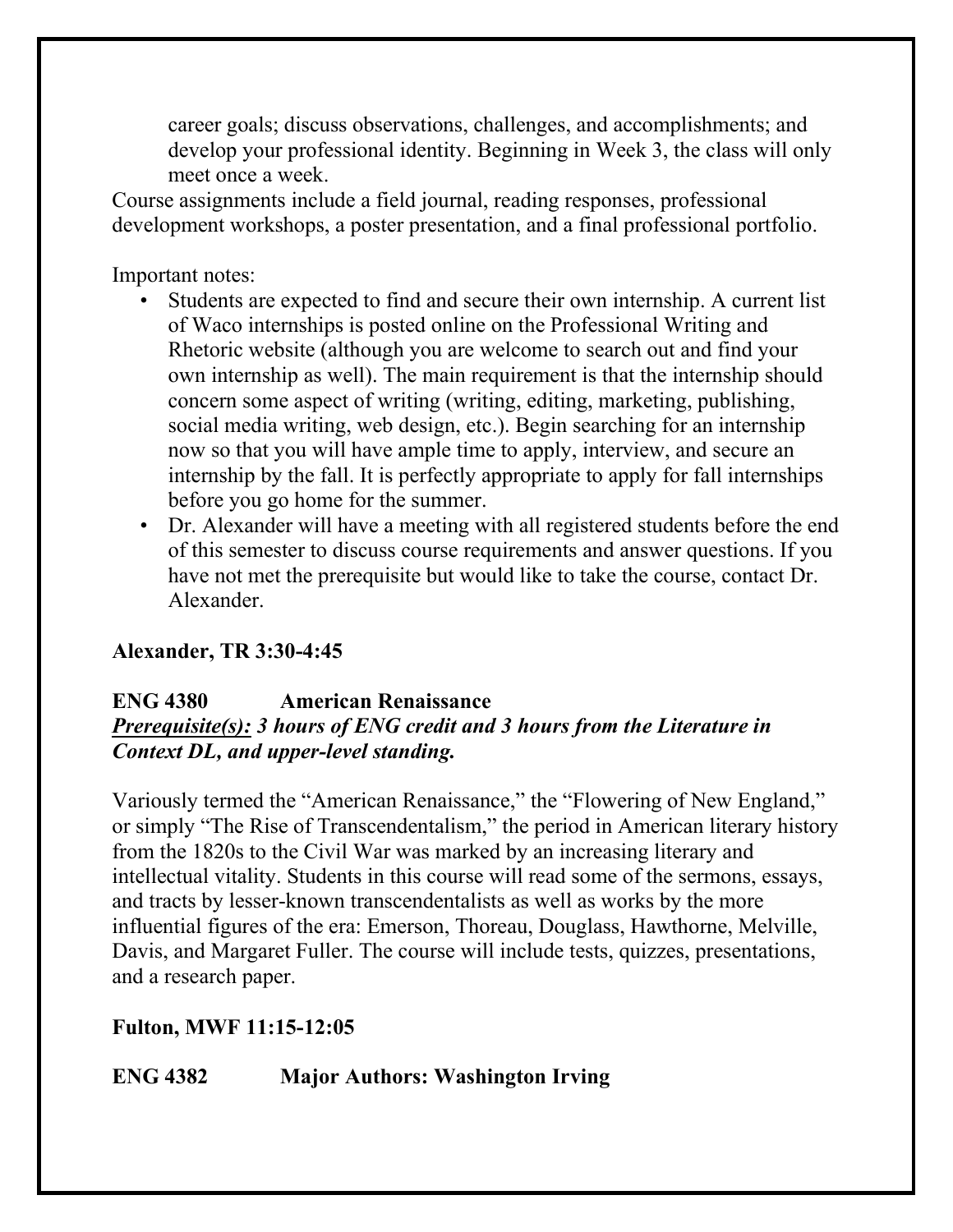## *Prerequisite(s): 3 hours of ENG credit and 3 hours from the Literature in Context DL, and upper-level standing.*

Often referred to as "The Father of American Literature," Washington Irving (1783-1859) represents America's literary past, yet the study of his legacy has significantly increased in the twenty-first century. Irving's writing and biography validate his significant role in the development of American literature, his acumen for *belles lettres*, and the universality of his work. Much like a charcuterie board, Irving's short story collections display variety. In *The Sketch Book*, he describes his writing as a smorgasbord of options: "…amidst the variety of appetites, seldom does a dish go away from the table without being tasted and relished by some one or other of the guests…With these considerations, [the author requests] the reader, if he should find here and there something to please him, to rest assured that it was written expressly for intelligent readers like himself; but intreating him, should he find any thing to dislike, to tolerate it, as one of those articles which the author has been obliged to write for readers of a less refined taste" (Twayne edition, 299).

Like a buffet table, Irving's assorted subjects and genres give every reader something to savor. This course will move through Irving's writing in a similar fashion. Guided by Dr. Tracy Hoffman, president of the Washington Irving Society, the class will sample Irving's large body of writing. We will read "The Legend of Sleepy Hollow," "Rip Van Winkle," and other selections from his transatlantic trilogy of short story collections. Investigating portions from Irving's biographies about Christopher Columbus, George Washington, and the prophet Muhammad will give students opportunity to tackle complicated and controversial texts. Important chapters from *A Tour on the Prairies*, based on Irving's trip through Oklahoma Territory, where he met Sam Houston, will give us insight into Irving's Texas connections. Sifting through *Tales from the Alhambra* will remind the class of Irving's fluency in Spanish and his ambassadorship to Spain. As the holidays near, the class will enjoy Irving's Christmas stories to recreate the festive vibes of Bracebridge Hall in Carroll Science. No books are required since Irving's texts are readily available online. Assignments include a midterm, final, short podcast, and a critical edition.

#### **Hoffman, TR 2-3:15**

**ENG 4385 Contemporary Poetry** *Prerequisite(s): 3 hours of ENG credit and 3 hours from the Literature in Context DL, and upper-level standing.*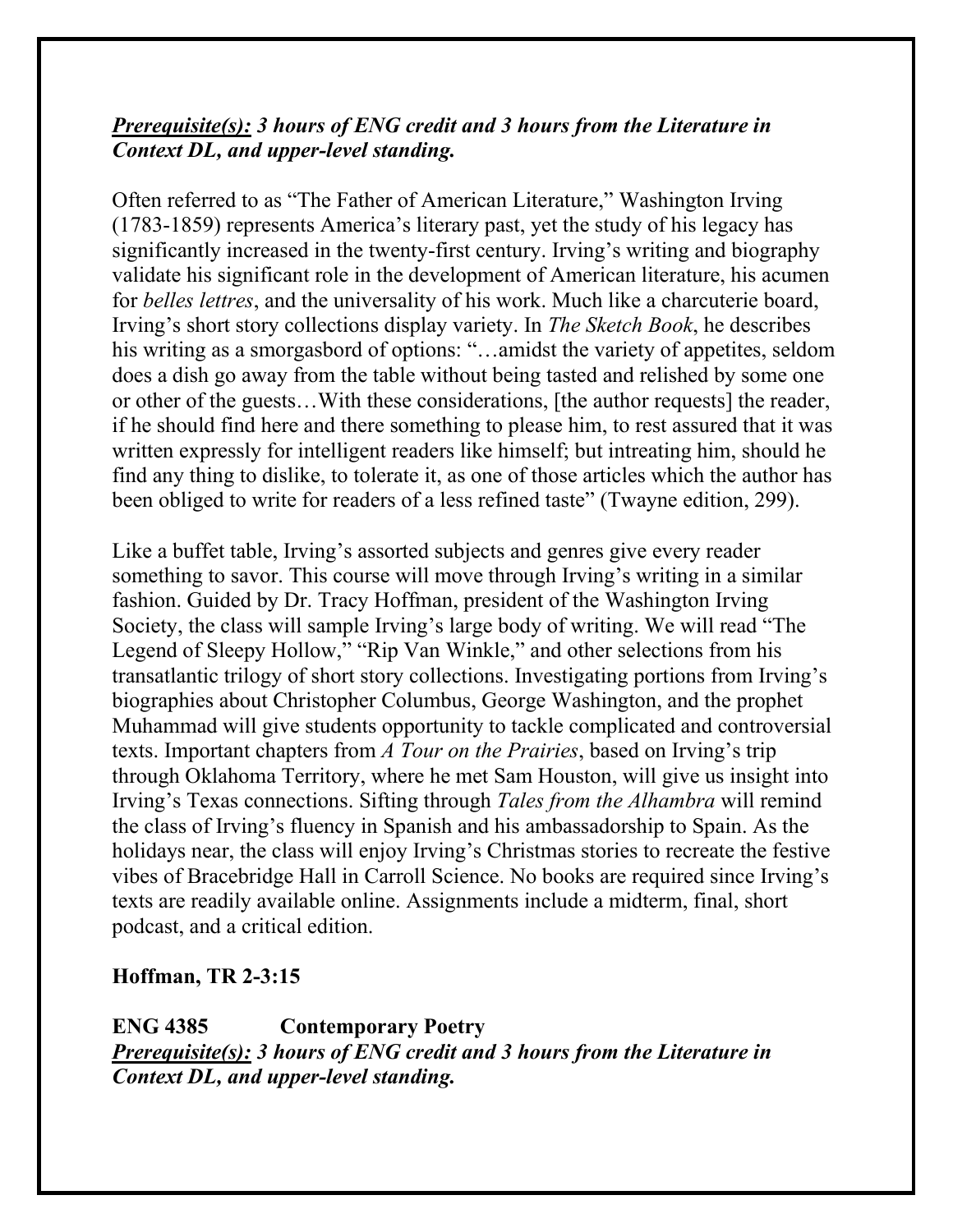British and American poets of the twenty-first century with special emphasis on recent developments in poetic form and method.

#### **Shores-Arguello, MW 2:30-3:45**

## **ENG 4387 Modern American Novel, 1900–1945**  *Prerequisite(s): 3 hours of ENG credit and 3 hours from the Literature in Context DL, and upper-level standing.*

The period between the two world wars was one of the richest and most productive periods of American literature. In this course, we will study a range of American novels from the first half of the twentieth century. We will cover a range of the different voices making themselves heard in fiction during this period. We will begin with the great modernist writers Fitzgerald, Hemingway and Faulkner, and we will read one of Steinbeck's major social novels. We will read novels by African American authors, and we will focus on some of the fiction written by women during this period. We will cover the work of Southern novelists, read some "pulp" fiction, watch a World War II movie, and finish with a glimpse at what begins to happen in American fiction after 1945. The aim of this course is for students to get to know and to think for themselves about a representative sample of the wide range of American voices expressing themselves in the form of the novel during the first half of the twentieth century. We will study these works in the context of the historical background that produced them, and we will also look at some of the theories of the novel articulated during this period.

## **Ferretter, TR 11-12:15**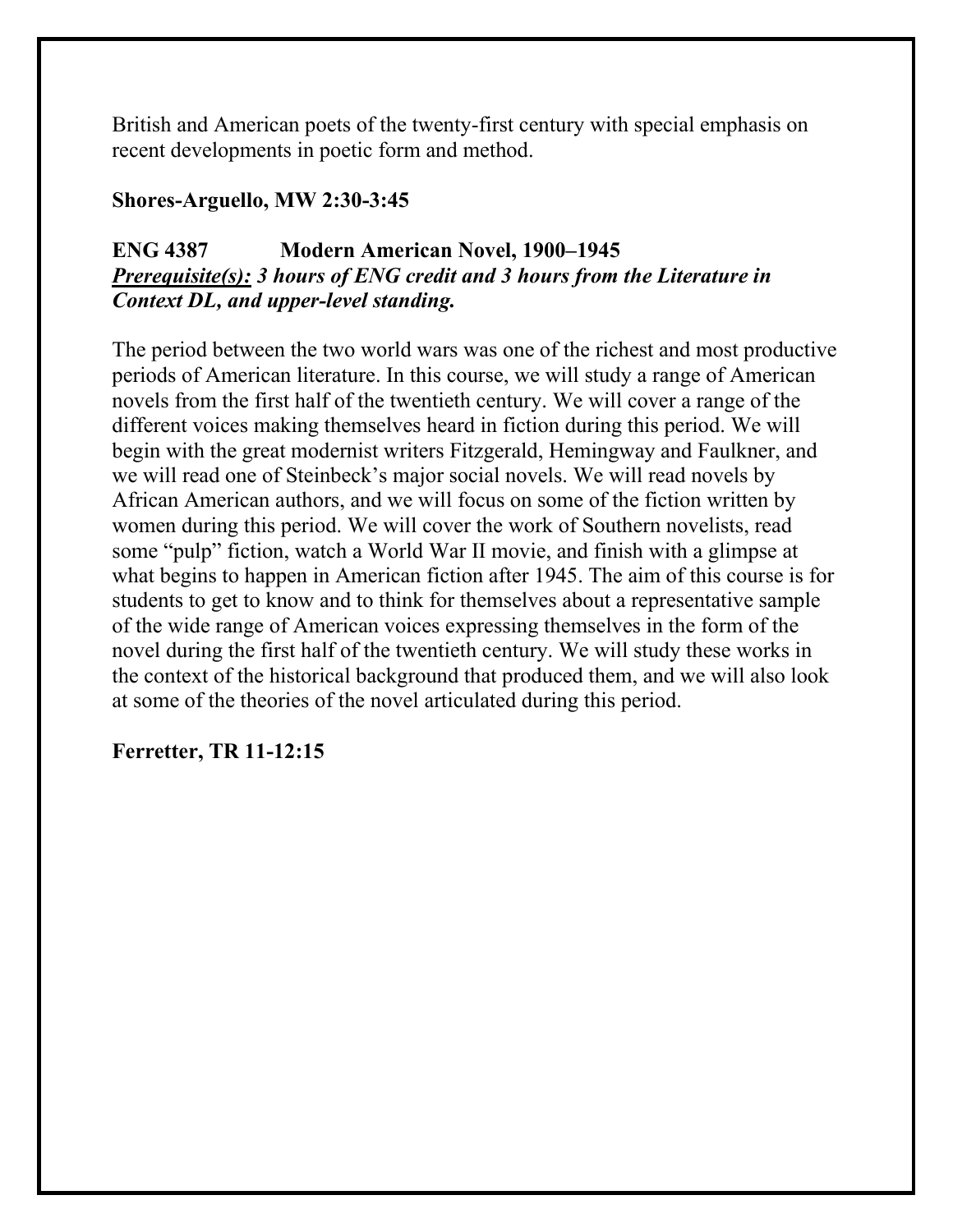## **Graduate Seminars**

## **ENG 5301 Old English Language**

Introduction to the Old English language and literature through intensive study of Old English grammar and translation of Old English prose and poetic texts. Old English texts may include selections from the Old Testament, the Anglo-Saxon Chronicle, historical battle narratives, saints' lives, and writings of Bede and King Alfred.

#### **Marsh, TR 2-3:15**

#### **ENG 5304 Bibliography and Research Methods**

This seminar introduces the practices, skills, and concepts essential for academic researching and writing. The instructor and guest speakers will guide you in the use of advanced researching methods in a variety of forms, including print, digital, and archival. The course will acquaint you with the requirements of diverse academic genres, from footnotes and bibliographies, to conference papers and book reviews, to encyclopedia and handbook entries, to journal articles and chapters in edited collections, to dissertations and the books they might become. Practical writing activities will involve you in considering and practicing these genres or dimensions of them. Although the emphasis is on research methods, with publication in mind, the course features assistance in producing essential professional documents, such as the curriculum vitae and letters of various sorts. There will also be brief but focused reflection on teaching. Readings and course activities will help you develop the skills and habits necessary for rewarding academic work. Throughout, we will reflect upon the values that we hope will characterize our work and the possibilities that we imagine for it, whether this takes place within or beyond a traditional academic setting.

#### **King, MW 1-2:15**

## **ENG 5340 Restoration and Eighteenth-Century English Literature: "Enlightened and Enlightening Women of the Enlightenment"**

The traditional literary canon perpetuated (and continues to perpetuate) the narrative that British female writing began to emerge in the aftermath of Romantic-era writers such as Mary Wollstonecraft, Charlotte Smith, Ann Radcliffe, Jane Austen, and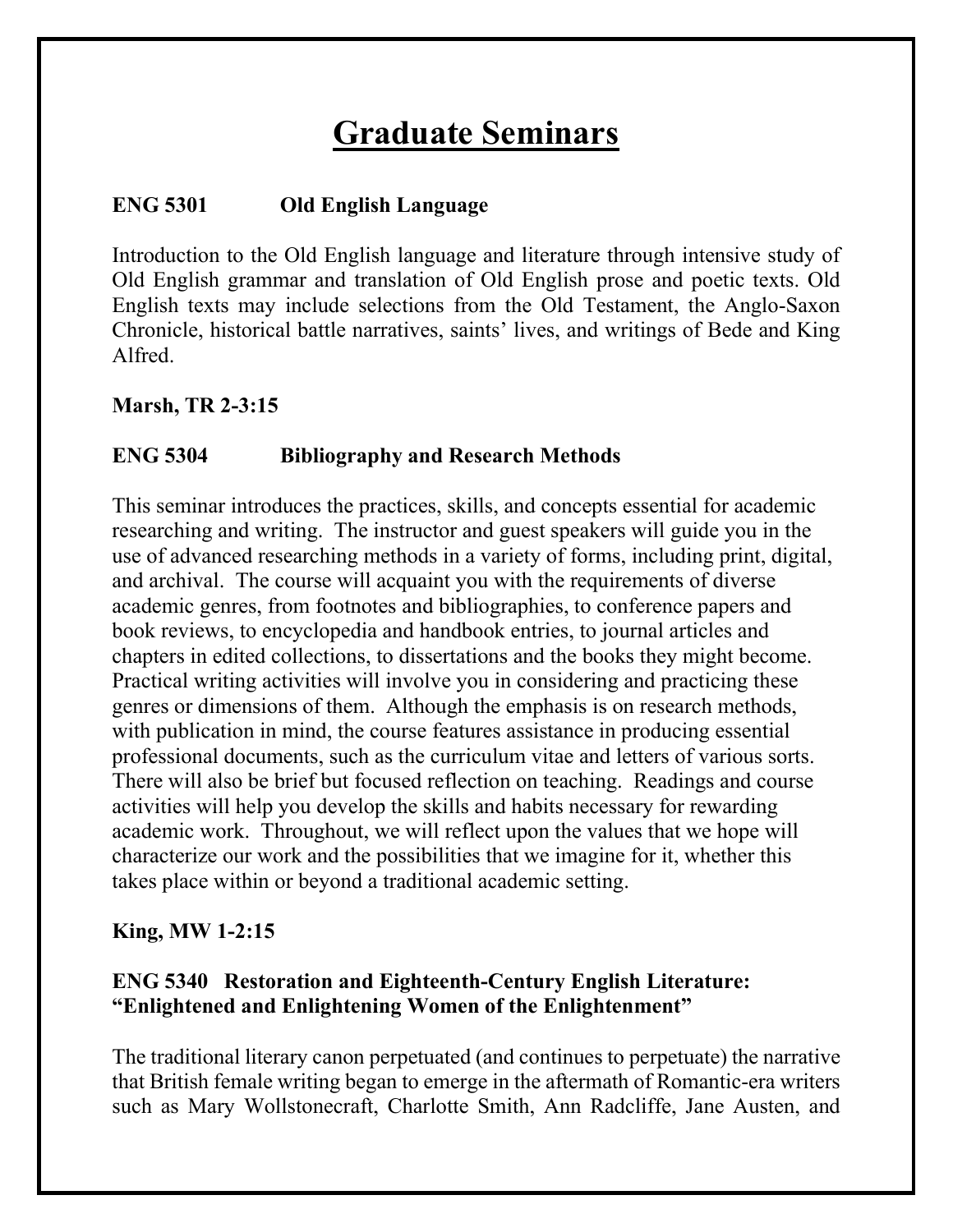Mary Shelley. This course will dispel these assumptions by exploring the diverse works of women writers across the long eighteenth century. In the past, scholars studying the eighteenth century focused primarily on Enlightenment philosophers (such as Thomas Hobbes, John Locke, George Berkeley, and Adam Smith) and the story of the novel's birth (often traced through the authors Daniel Defoe, Jonathan Swift, Henry Fielding, and Samuel Richardson). However, in the last thirty years, the long eighteenth-century canon has expanded drastically to reveal the rich contributions of female authors from the Restoration (in 1660) to the Enlightenment (in the first half of the eighteenth century) to Romanticism (post-1789). These women writers include dramatists, poets, travel writers, essayists, and novelists. Our course's focus on women of the long eighteenth century will encourage you to explore the unique intellectual freedoms afforded by literature as well as the limits of eighteenth-century literary expression, especially when it involves political and social critiques. Theoretically, we will begin with a consideration of Michel Foucault's 1978 *History of Sexuality* and examine the ramifications of this groundbreaking study on gender-conscious literary scholarship of the last two decades. Historically, we will begin the course by exploring Protectorate and Restoration literature (with authors such as Margaret Cavendish, Mary Astell, and Susanna Centlivre) and end with early Romantic literature (such as the anonymously authored *The Woman of Color*), as we move from the political drama of instituting a constitutional monarchy to the conflicts accompanying the burgeoning British Empire, most notably the British Abolitionist movement.

#### **Hargrave, MW 2:30-3:45**

#### **ENG 5374 Studies in Literature:** *Divine Comedies: Re-imaginings of Dante, Medieval to Modern (and Beyond)*

This course charts the influence of Dante's *Divine Comedy* from the fourteenth century to the present day. We will begin by reading the entirety of the *Divine Comedy*, before moving on to immediate medieval Italian, French, and English reactions to the poem, and then onwards to post-medieval reimaginings, adaptations, and inventive translations through the centuries. We will also study works that heavily allude to the poem, or that otherwise use Dante's stylistic, thematic, or structural groundwork to negotiate new forms. We will ask: What version of Dante – and the *Divine Comedy* – does each age usher forth? When does Dante dissapear from popular view in Britain and America, and why? Is it possible to align interest in given canticles (Inferno, Purgatorio, Paradiso) with given historical movements? And what does the *Divine Comedy* come to *mean* in each given literary epoch: in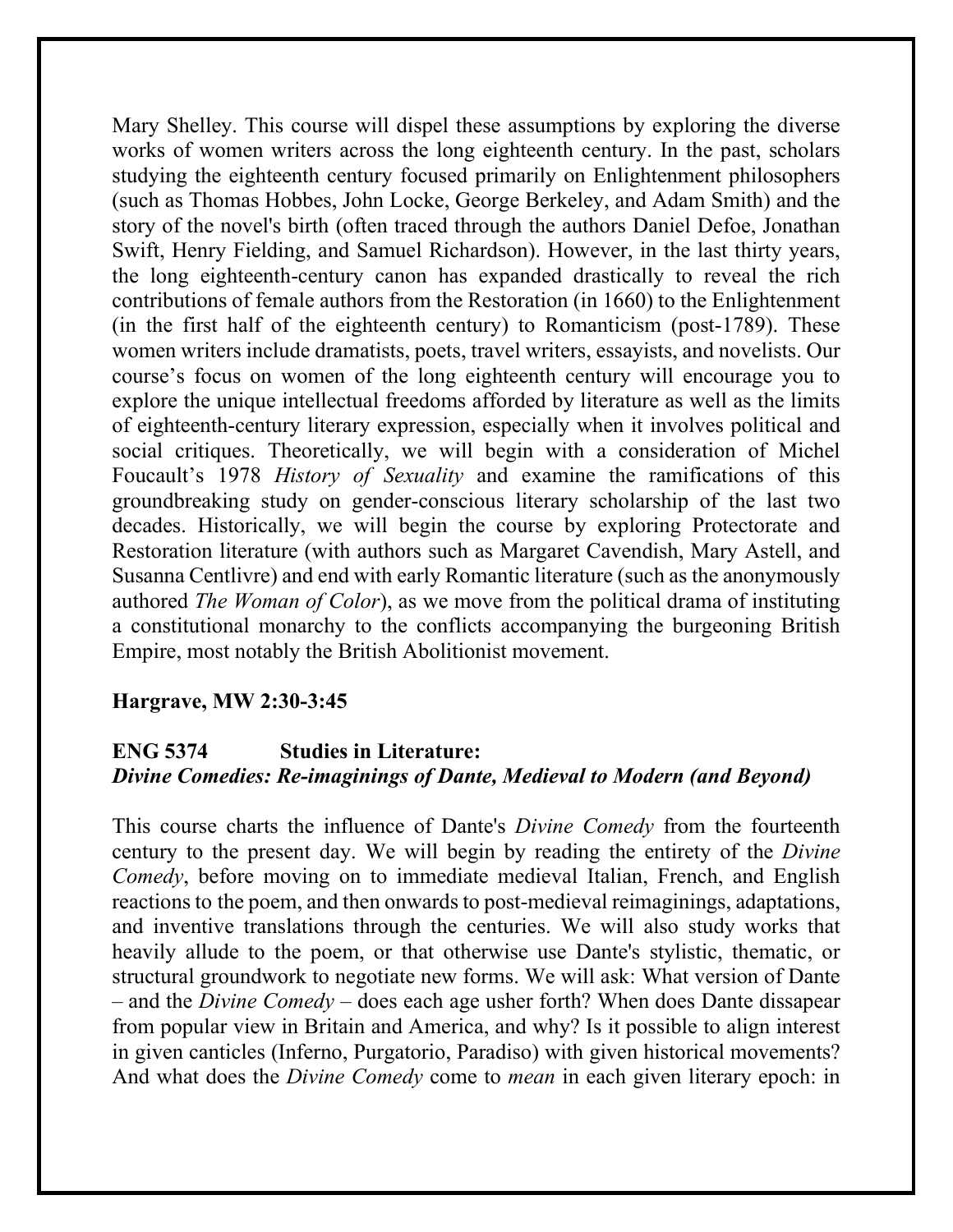what ways does it navigate between the sacred and profane, and *how* do its claims to religious authority resonate from one era to the next?

Our explorations will include narrative poetry and prose fiction, as well as literary non-fiction, film, visual art, music, and hybrid works. Authors will include: Chaucer, Christine de Pizan, John Milton, John Keats, Percy Bysshe Shelley, Elizabeth Barrett Browning, T.S. Eliot, James Merrill, George Saunders, Seamus Heaney, Seymour Chwast, and Mary Jo Bang.

Students can get credit for this course either in the medieval area (if writing a seminar paper on medieval topics/texts), or alternatively in a later period (if their seminar paper pertains to that given period): thus, the credit area is open and dependent upon the given student's unique scholarly interests. This course also counts towards the Literature and Religion Certificate.

#### **Langdell, TR 11-12:15**

## **ENG 5395 Contemporary American Spiritual Poetry**

This course focuses on mostly contemporary American poetry that explores questions of spirituality. We will read and discuss the work of poets such as Marie Howe, Christian Wiman, Li-Young Lee, Tracy K. Smith, Spencer Reece, Ilya Kaminsky, Lucille Clifton, and Leila Chatti. We will read these poets' books from a craft perspective, with a focus on the various ways they approach themes of faith and the sacred in their work.

This course also counts towards the Literature and Religion Certificate.

#### **Honum, R 4:15-7:15**

## **ENG 6374 T. S. Eliot: Texts, Contexts, and Afterlives** *Prerequisite(s): Twenty-one semester hours of English graduate courses*

Doing a deep dive into the works of T. S. Eliot has never been more timely. 2022 marks the centenary of Eliot's *The Wasteland*, one of the most important poems written in the modern period. An avalanche of his complete critical writings has also recently been made available, after only about ten percent had been published for decades. And the opening of the Emily Hale letters a little over a year ago has brought new insights into (and debate about) the role of Hale, his first great love and long-time muse, in the composition of his works.